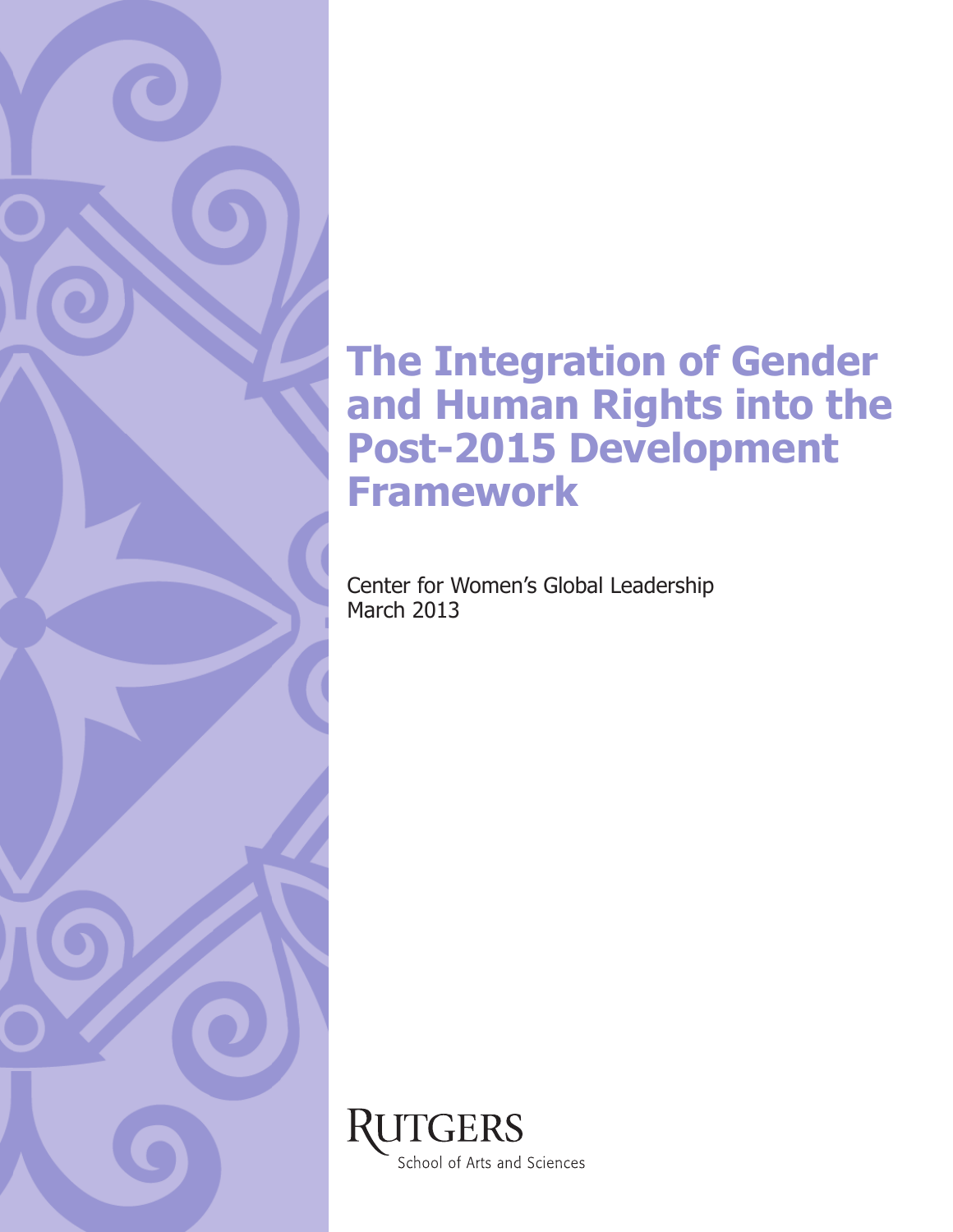

The Post-2015 Development Framework Meeting Report December 13-14, 2012

Workshop Rapporteur: Mary Borrowman Editors: Radhika Balakrishnan, Diane Elson and James Heintz

© 2013 Center for Women's Global Leadership Rutgers, The State University of New Jersey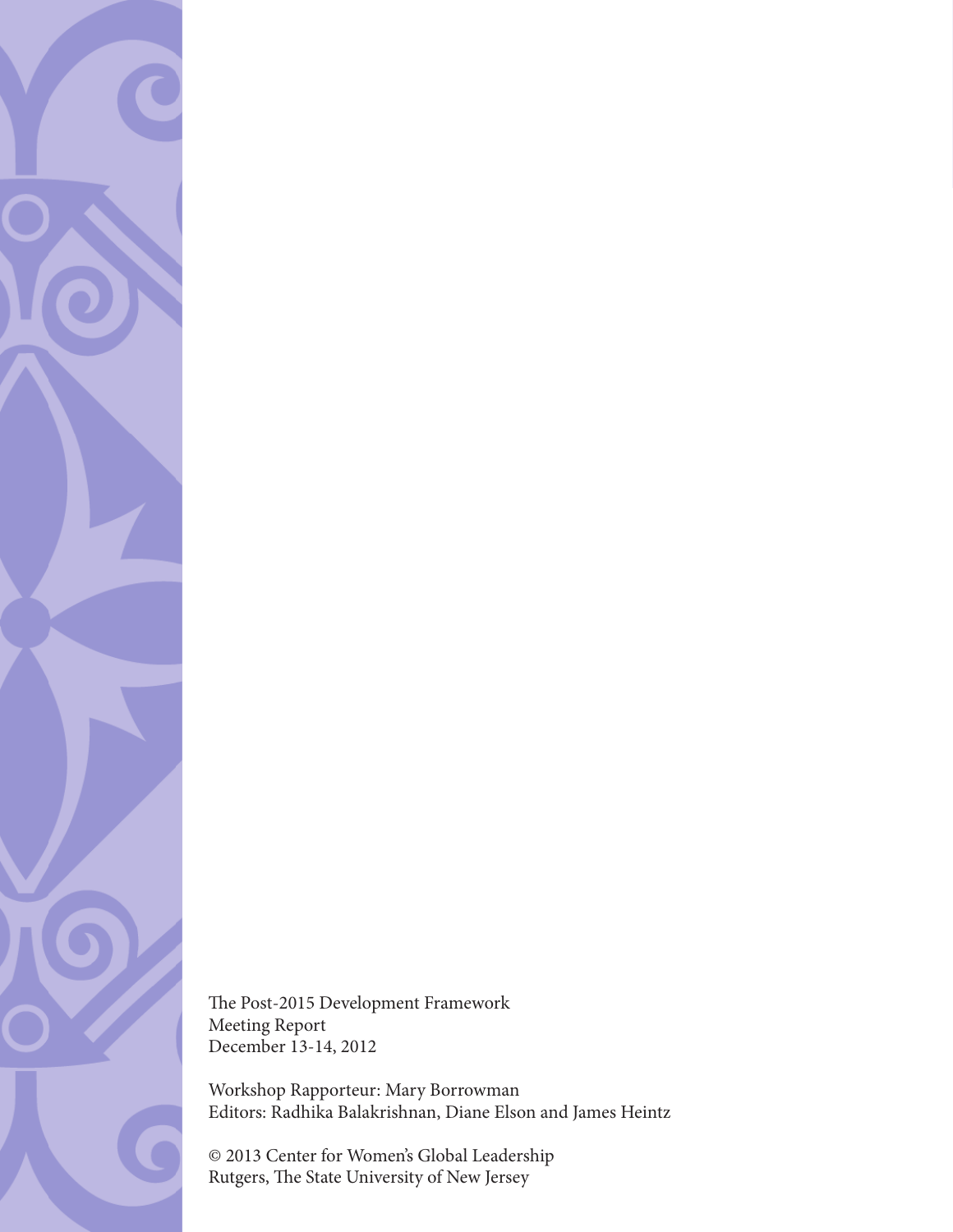# **Table of Contents**

| <b>INTRODUCTION</b>                                | 2              |
|----------------------------------------------------|----------------|
| THE MILLENNIUM DECLARATION                         | 2              |
| <b>GLOBAL CONTEXT</b>                              | 3              |
| <b>KEY HUMAN RIGHTS PRINCIPLES</b>                 | $\overline{4}$ |
| <b>GENDER EQUALITY</b>                             | 6              |
| <b>INEQUALITY BETWEEN HOUSEHOLDS AND COUNTRIES</b> | 9              |
| <b>EMPLOYMENT</b>                                  | 12             |
| <b>MACRO LEVEL POLICIES</b>                        | 13             |
| <b>GOVERNANCE AND GLOBAL PARTNERSHIPS</b>          | 16             |
| APPENDIX 1: PARTICIPANTS LIST                      | 19             |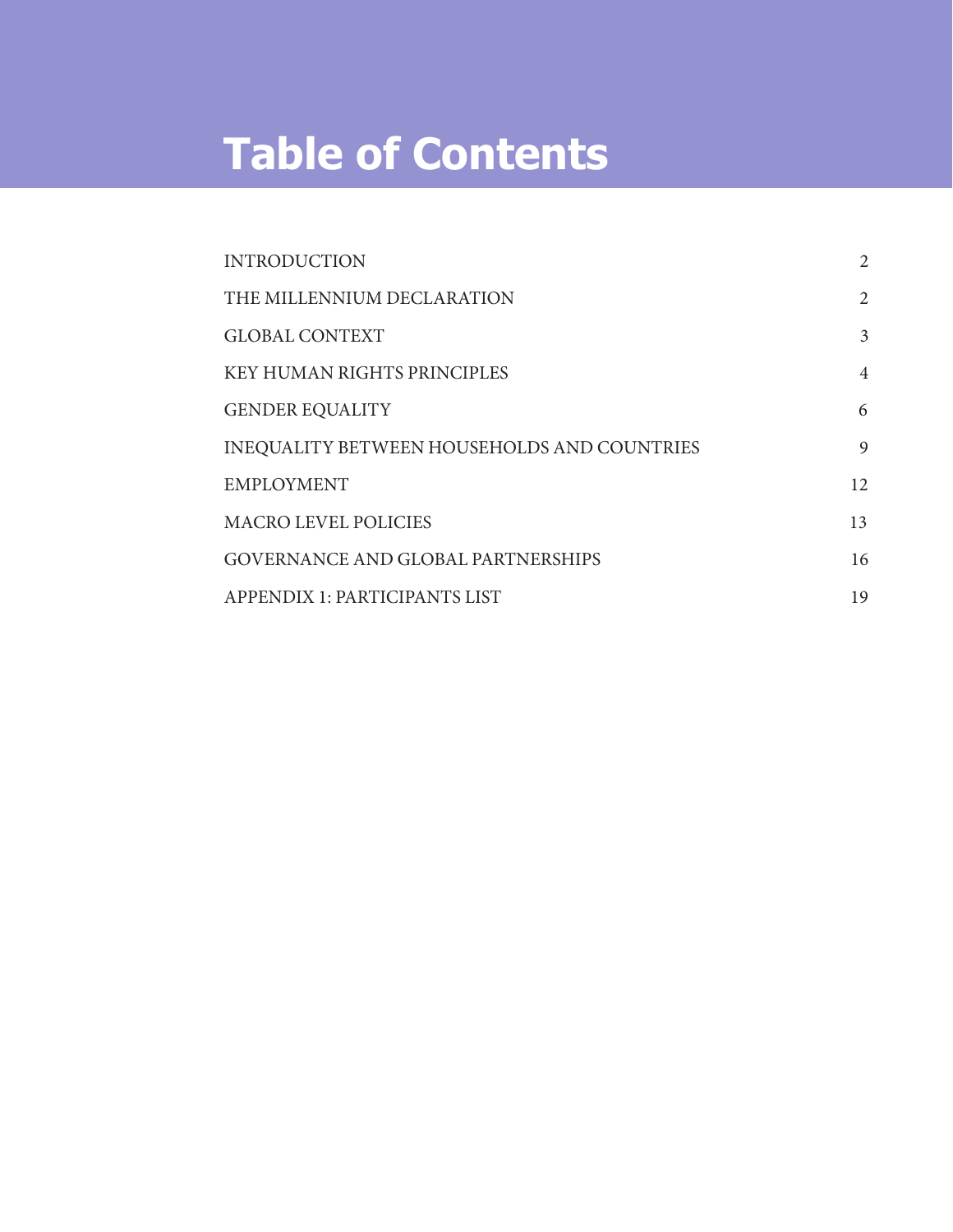

## **Introduction**

This report is based on the discussion that took place at the "Post-2015 Expert Group" Meeting" held at the Center for Women's Global Leadership (CWGL) from December 13-14, 2012. This meeting was convened to try to integrate issues of gender and human rights into the development of a post-2015 framework for social and economic development that is applicable to all countries. The Millennium Development Goals (MDGs), which were derived from the more comprehensive Millennium Declaration, established a timeframe ending in 2015 for the achievement of the goals and targets laid out. With the deadline quickly approaching, there has been a great deal of activity in defining a post-2015 agenda. Experts in this field, including researchers and advocates, were brought together to develop an overarching framework for social justice, that builds on the Millennium Declaration, while also acknowledging the economic and geopolitical changes that have occurred since the MDGs were introduced. As the debate on the post-2015 agenda has already commenced, this report is an attempt to identify critical components of a post-2015 framework that fill gaps associated with the MDGs and promote economic and social rights and gender equality.

In establishing a post-2015 agenda that promotes social justice, this report seeks to integrate macroeconomics, human rights, and gender into an analytical framework. To achieve this, specific focus is given to five areas of importance to the current post-2015 discourse: (i) gender equality and the realization of women's rights; (ii) inequality, both within and between countries; (iii) employment and the right to decent work; (iv) creation of an enabling macroeconomic environment for the realization of economic and social rights; and (v) governance for human rights at global and national levels.

## **The Millennium Declaration**

The Millennium Declaration emphasized the need for global solidarity for the realization of human rights. It outlined the opportunities and challenges that globalization presents for achieving broadly shared well-being. The fundamental values of the Millennium Declaration are freedom, equality, solidarity, tolerance, respect for nature, and shared responsibility.<sup>1</sup> It set out the need for all countries to be involved in creating "…a more peaceful, prosperous, and just world," as "we have a collective responsibility to uphold the principles of human dignity, equality and equity at global levels."2 It was explicit about a commitment to human rights:

"We will spare no effort to promote democracy and strengthen the rule of law, as well as respect for all internationally recognized human rights and fundamental freedoms, including the right to development. We resolve therefore: to respect fully and uphold the Universal Declaration of Human Rights; to strive for the full protection and promotion in all our countries of civil, political, economic, social and cultural rights for all; to strengthen the capacity of all our countries to implement the principles and practices of democracy and respect for human rights, including minority rights; to combat all forms of violence against women and to implement the Convention on the Elimination of All Forms of Discrimination against

<sup>&</sup>lt;sup>1</sup> United Nations. 2000. *Millennium Declaration.* [http://www.un.org/millennium/declaration/ares552e.](http://www.un.org/millennium/declaration/ares552e.htm) [htm](http://www.un.org/millennium/declaration/ares552e.htm)

 $<sup>2</sup>$  Ibid.</sup>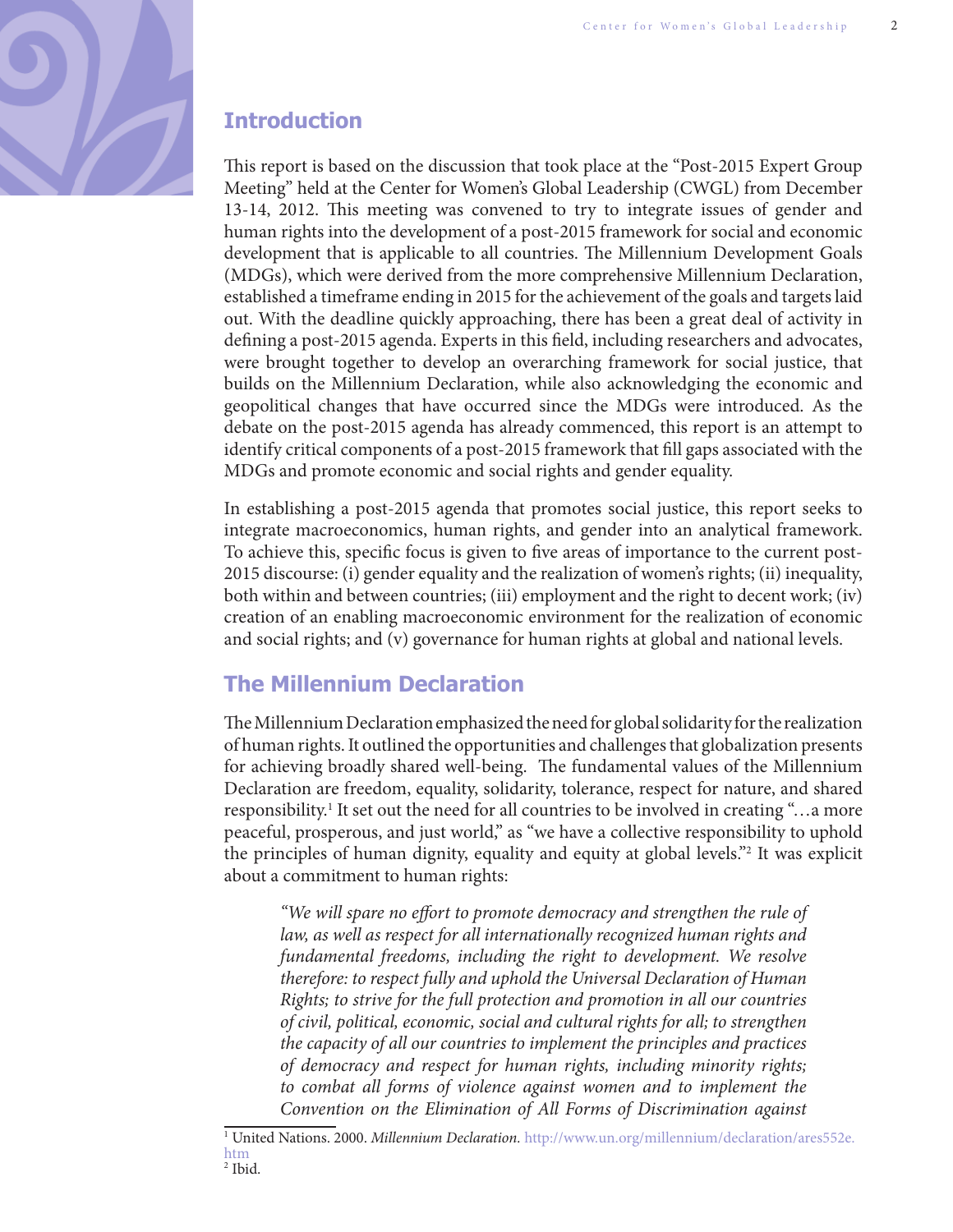Women; to take measures to ensure respect for and protection of the human rights of migrants, migrant workers and their families, to eliminate the increasing acts of racism and xenophobia in many societies and to promote greater harmony and tolerance in all societies…"3

Human rights represent the framework for social justice embedded in the Millennium Declaration; however in pursuing the Millennium Development Goals [MDGS], the commitment to human rights was not placed in the forefront. A renewed and vigorous commitment to human rights implies a fundamentally different post-2015 agenda from the MDGs. A post-2015 agenda cannot solely be about developing countries, as developed countries also have national and international responsibilities to respect, protect, and ful fill human rights. Moreover, with the rapid growth of many emerging economies and the crisis in countries of the Global North, the traditional distinction between developed and developing is becoming increasingly blurred. Nor can the agenda adopt a one-size-fits-all approach that fails to acknowledge the diverse constraints imposed by the structure of the international trade regime and the global financial architecture.

This new post-2015 agenda has to integrate gender at every level and do more than give lip service to gender equality. It has to engage with the multiple forms of inequality at both national and global levels to provide a meaningful framework for thinking about a political and economic agenda anchored in social justice. Concerns about employment have to go beyond the number of jobs and must include the quality of employment, the continuum of paid and unpaid work, and whether or not the right to work and the right to leisure are being realized. A balance of both national and global governance predicated on the realization of human rights is required, which both protects policy space to support development while also providing guidelines that establish an enabling environment for achieving broadly shared well-being. In order for the post-2015 agenda to be meaningful, the current structure of global economic governance has to be revisited. Increasingly, the realization of human rights and principles of gender equality require more effective global coordination across a range of policy areas, from macroeconomic management to addressing climate change. The current set of institutions is not up to this task and change is needed.

## **Global\$Context**

The world has changed since the MDGs were created. The global financial crisis has wreaked havoc on livelihoods and the promotion of austerity policies to deal with the consequent increases in government budget deficits which has led to the erosion of economic and social rights. Unemployment and underemployment have increased and put further downward pressure on the conditions, benefits, and remuneration of employment. Inequality within and between countries has increased, and women continue to face highly unequal outcomes across the globe. Climate change and unchecked speculation in international commodity markets have contributed to higher and more volatile food prices which undermine living standards and increase the risk of hunger. Macroeconomic policies were not included in the MDG framework, but the global financial crisis and its aftermath have shown the pivotal role that the macroeconomic environment plays in realizing social goals and objectives. The MDGs were not embedded in a coherent development strategy, and more often than not, this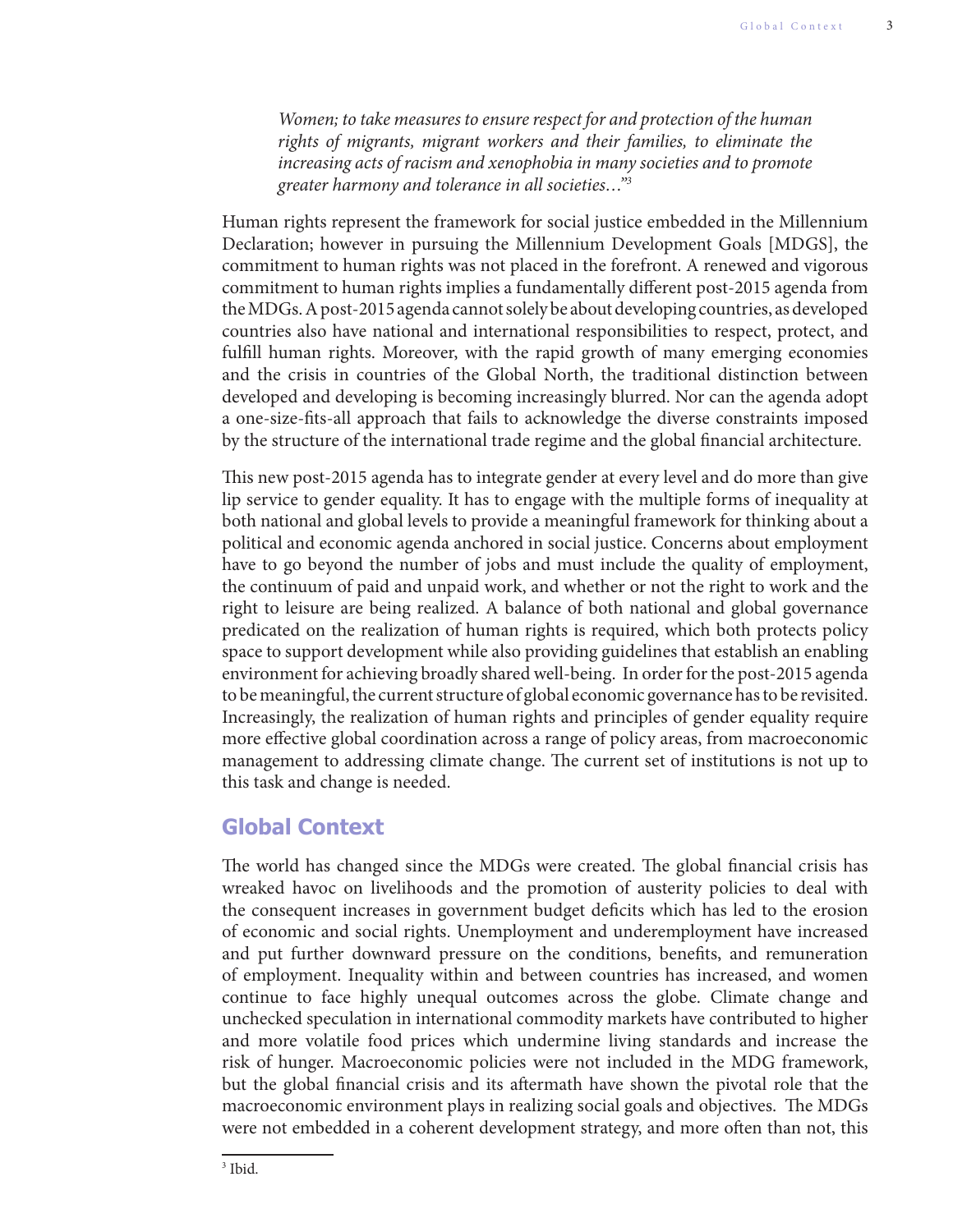

led countries to attempt to achieve the MDGs within a set of orthodox neoliberal policies, including the deregulation and liberalization of financial, capital, and labor markets and reductions in the role of the state. The policy space for governments to pursue independent paths of economic governance has been curtailed.4

A stark change of course is needed to deal with the range of international and national problems that confront us. The post-2015 agenda should be built on a new framework that integrates macroeconomic policies, gender equality, and human rights. This will best be accomplished by governments actively pursuing the realization of human rights, as called for in the Millennium Declaration and the international declarations, covenants and conventions already established. These international agreements include: the Universal Declaration of Human Rights (UDHR), the International Covenant on Civil and Political Rights (ICCPR), the International Covenant on Economic, Social and Cultural Rights (ICESCR), the Convention on the Elimination of Racial Discrimination (CERD), the International Convention on the Rights of the Child (CRC), the Convention for the Elimination of All Forms of Discrimination Against Women (CEDAW), International Labour Organization (ILO) Conventions, commitments made in the Vienna Declaration and Programme of Action, the International Conference on Population and Development (ICPD) Programme for Action, the Copenhagen Declaration and the Beijing Platform for Action.<sup>5</sup> In signing these declarations and treaties, states have pledged to respect, protect, and fulfill human rights in terms of both conduct and result.<sup>6</sup> These obligations provide a framework with which macroeconomic and development strategies can be evaluated; and recognition of these obligations will lead to a more effective and just approach to policies and economic governance in a post-2015 world.

## **Key\$Human\$Rights\$Principles <sup>7</sup>**

A framework of core human rights principles that should inform the way in which states discharge their human rights obligations has been established and should be used as a foundation upon which a post-2015 agenda can be built, consistent with the vision laid out in the Millennium Declaration. Here we review a number of the relevant principles used in the remainder of the report.

## **Progressive Realization**

The International Covenant on Economic, Social and Cultural Rights (ICESCR) specifies that states have the obligation of "achieving progressively the full realization of the rights recognized in the present Covenant" "to the maximum of available resources."8

<sup>&</sup>lt;sup>4</sup> Balakrishnan, Radhika and Diane Elson. 2012. "The Post-2015 Development Framework and the Realization of Women's Rights and Social Justice." Center for Women's Global Leadership.

<sup>5</sup> Ibid.

 $6$  The obligation of conduct requires that governments take actions that are intended to support the enjoyment of human rights or to fulfill a human rights obligation. The obligation of result requires governments to achieve outcomes associated with the realization of rights. For a more detailed discussion and application of the obligations of conduct and result, see Balakrishnan, Radhika, Diane Elson, and Raj Patal. 2009. Rethinking Macro Economic Strategies from a Human Rights Perspective (Why MES with Human Rights II). New York City: Marymount Manhattan College.

<sup>7</sup> Balakrishnan, Radhika and Diane Elson. 2012*.* Economic Policy and Human Rights: Holding Governments to Account. London: Zed Books.

<sup>8</sup> United Nations. 1966. International Covenant on Economic, Social and Cultural Rights. [http://www.](http://www.ohchr.org/EN/ProfessionalInterest/Pages/CESCR.aspx) [ohchr.org/EN/ProfessionalInterest/Pages/CESCR.aspx](http://www.ohchr.org/EN/ProfessionalInterest/Pages/CESCR.aspx)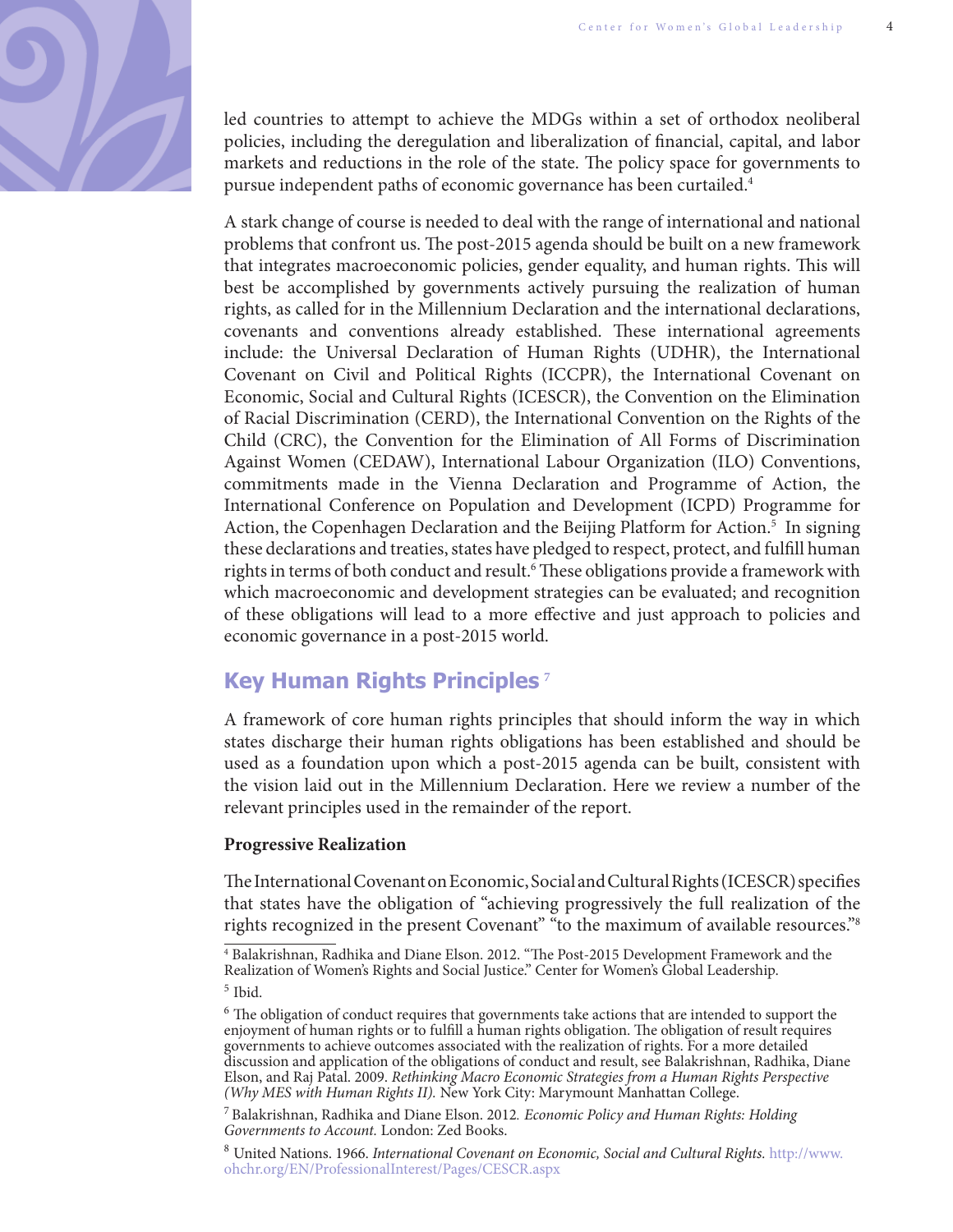In other words, governments must mobilize the available resources in order to enhance the enjoyment of economic and social rights over time. This obligation recognizes that the resources at the disposal of a government are limited, and that fulfilling economic and social rights will take time.

#### **Maximum Available Resources**

The principle of maximum available resources says that the state is required to use the maximum of its available resources to meet human rights obligations. Resource availability is not just 'given' to states but depends on how the state mobilizes resources to finance its obligations to realize human rights.<sup>9</sup>

#### **Non-Retrogression**

Non-retrogression means that once a particular level of enjoyment of rights has been realized, it must be maintained. This implies that retrogressive measures on the part of a state must be avoided. States must demonstrate that they have considered alternative policies that might avoid the need for expenditure cuts that are retrogressive. An example of a potentially retrogressive measure would be cuts to expenditures on public services that are critical for realization of economic and social rights; or cuts to taxes that are critical for funding such services.

#### **Minimum Essential Levels/Minimum Core Obligations**

States that are parties to the ICESCR are also under a "minimum core" obligation to ensure the satisfaction of, at the very least, "minimum essential levels of each of the rights" in the ICESCR.<sup>10</sup> However, even in times of severe resource constraints, states must ensure that rights are fulfilled for vulnerable members of society through the adoption of relatively low-cost targeted programs.

#### **Non-discrimination and Equality**

A fundamental aspect of states' human rights obligations is that of non-discrimination and equality. The Universal Declaration of Human Rights (UDHR) Article 2 states that: "everyone is entitled to all the rights and freedoms set forth in this Declaration without distinction of any kind, such as race, colour, sex, language, religion, political or other opinion, national or social origin, property, birth or other status."11 Article 2 of the Convention on the Elimination of All Forms of Discrimination against Women (CEDAW) also sets out steps that a State party must take to eliminate discrimination, including adopting appropriate legislative and other measures. Article  $4(1)$  recognizes the legitimacy of "temporary special measures aimed at accelerating de facto equality between men and women."12

<sup>9</sup> See Balakrishnan, Radhika, Diane Elson, James Heintz and Nicholas Lusciani. 2011. "Maximum Available Resources & Human Rights: Analytical Report." [http://www.cwgl.rutgers.edu/resources/](http://www.cwgl.rutgers.edu/resources/publications/economic-a-social-rights/380-maximum-available-resources-a-human-rights-analytical-report-) [publications/economic-a-social-rights/380-maximum-available-resources-a-human-rights-analytical](http://www.cwgl.rutgers.edu/resources/publications/economic-a-social-rights/380-maximum-available-resources-a-human-rights-analytical-report-)[report-](http://www.cwgl.rutgers.edu/resources/publications/economic-a-social-rights/380-maximum-available-resources-a-human-rights-analytical-report-)

 $10$  United Nations. 1966. International Covenant on Economic, Social and Cultural Rights. [http://www.](http://www.ohchr.org/EN/ProfessionalInterest/Pages/CESCR.aspx) [ohchr.org/EN/ProfessionalInterest/Pages/CESCR.aspx](http://www.ohchr.org/EN/ProfessionalInterest/Pages/CESCR.aspx)

<sup>&</sup>lt;sup>11</sup> United Nations. 1948. The Universal Declaration of Human Rights. [http://www.ohchr.org/EN/UDHR/](http://www.ohchr.org/EN/UDHR/Pages/UDHRIndex.aspx) [Pages/UDHRIndex.aspx](http://www.ohchr.org/EN/UDHR/Pages/UDHRIndex.aspx)

 $12$  United Nations. 1979. The Convention for the Elimination of All Forms of Discrimination against Women. <http://www.un.org/womenwatch/daw/cedaw/text/econvention.htm>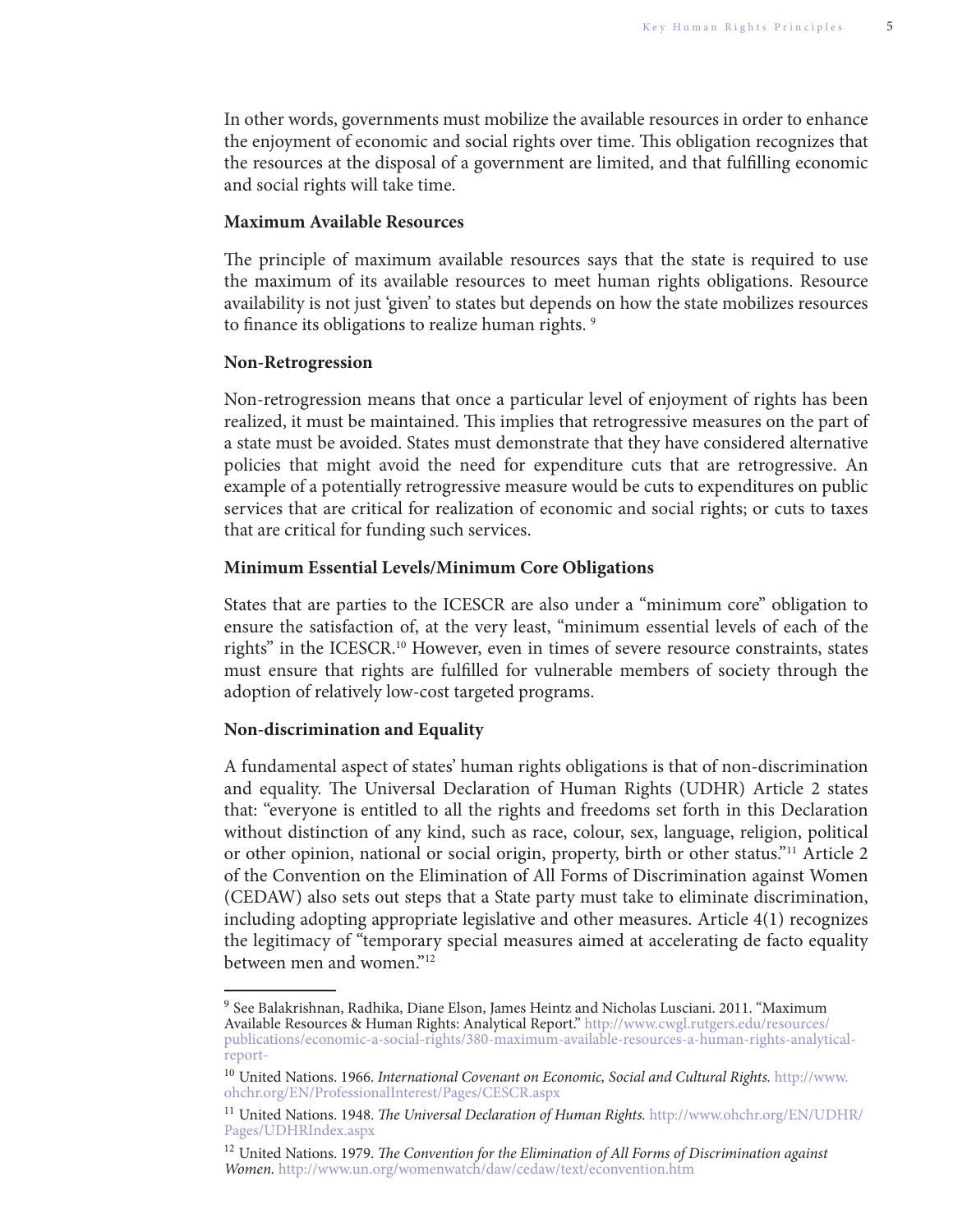

It is clear that CEDAW does not only mean the absence of a discriminatory legal framework, but also means that policies must not be discriminatory in effect. CEDAW requires that states achieve both substantive and formal equality and recognizes that formal equality alone is insufficient for a state to meet its affirmative obligation to achieve substantive equality between men and women. Less attention has been paid to the fact that both UDHR and ICESCR specify 'property' among the grounds on which 'distinction' in the enjoyment of rights is not permitted. It has been accepted that this refers to the wealth or poverty status of people.<sup>13</sup>

### **Accountability, Participation and Transparency**

The importance of accountability and participation is emphasized in the Limburg Principles<sup>14</sup> on the implementation of ICESCR. Under these principles, states are accountable to both the international community and their own people for their compliance with human rights obligations. This requires a concerted effort to ensure the full participation of all sectors of society. Popular participation is required at all stages, including the formulation, application and review of national policies.

### **Extraterritorial Obligations**

The Maastricht Principles on Extraterritorial Obligations of States in the area of Economic, Social and Cultural Rights state that States have obligations relating to acts and omissions that have effects on the enjoyment of human rights outside of that State's territory. These include administrative, legislative, adjudicatory and other measures.<sup>15</sup>

These human rights principles will be used throughout the remainder of the report when discussing the five critical issue areas for the post-2015 agenda: gender equality, inequality (along multiple dimensions), employment, macro level policies, and governance.

## **Gender Equality**

"The MDGs did not have as goal 'the realization of women's rights', instead Goal 3 was 'promote gender equality and women's empowerment'. The indicators were: Ratio of girls to boys in primary, secondary and tertiary education; share of women in wage employment in the non-agricultural sector; and proportion of seats held by women in national parliament."<sup>16</sup> These indicators were problematic for a variety of reasons, particularly data availability/reliability and questionable relevance, i.e. an increase in women's share of non-agricultural paid employment may not be indicative of increasing gender equality if the jobs that women get are lower paid and more precarious than men's jobs.

<sup>&</sup>lt;sup>13</sup> MacNaughton, Gillian. 2009. "Untangling equality and non-discrimination to promote the right to health care for all." Health and Human Rights, 11(2), pp. 47-63.

<sup>&</sup>lt;sup>14</sup> A group of distinguished experts in international law, convened by the International Commission of Jurists, the Faculty of Law of the University of Limburg (Maastricht, the Netherlands) and the Urban Morgan Institute for Human Rights, University of Cincinnati (Ohio, United States of America), met in Maastricht on 2-6 June 1986 to consider the nature and scope of the obligations of States Parties to the International Covenant on Economic, Social and Cultural Rights.

 $^{15}$  The Maastricht Center for Human Rights. 2011. Maastricht Principles on Extraterritorial Obligations of States in the area of Economic, Social, and Cultural Rights. [http://oppenheimer.mcgill.](http://oppenheimer.mcgill.ca/IMG/pdf/Maastricht_20ETO_20Principles_20-_20FINAL.pdf) [ca/IMG/pdf/Maastricht\\_20ETO\\_20Principles\\_20-\\_20FINAL.pdf](http://oppenheimer.mcgill.ca/IMG/pdf/Maastricht_20ETO_20Principles_20-_20FINAL.pdf)

<sup>&</sup>lt;sup>16</sup> Balakrishnan, Radhika and Diane Elson. 2012. "The Post-2015 Development Framework and the Realization of Women's Rights and Social Justice." Center for Women's Global Leadership.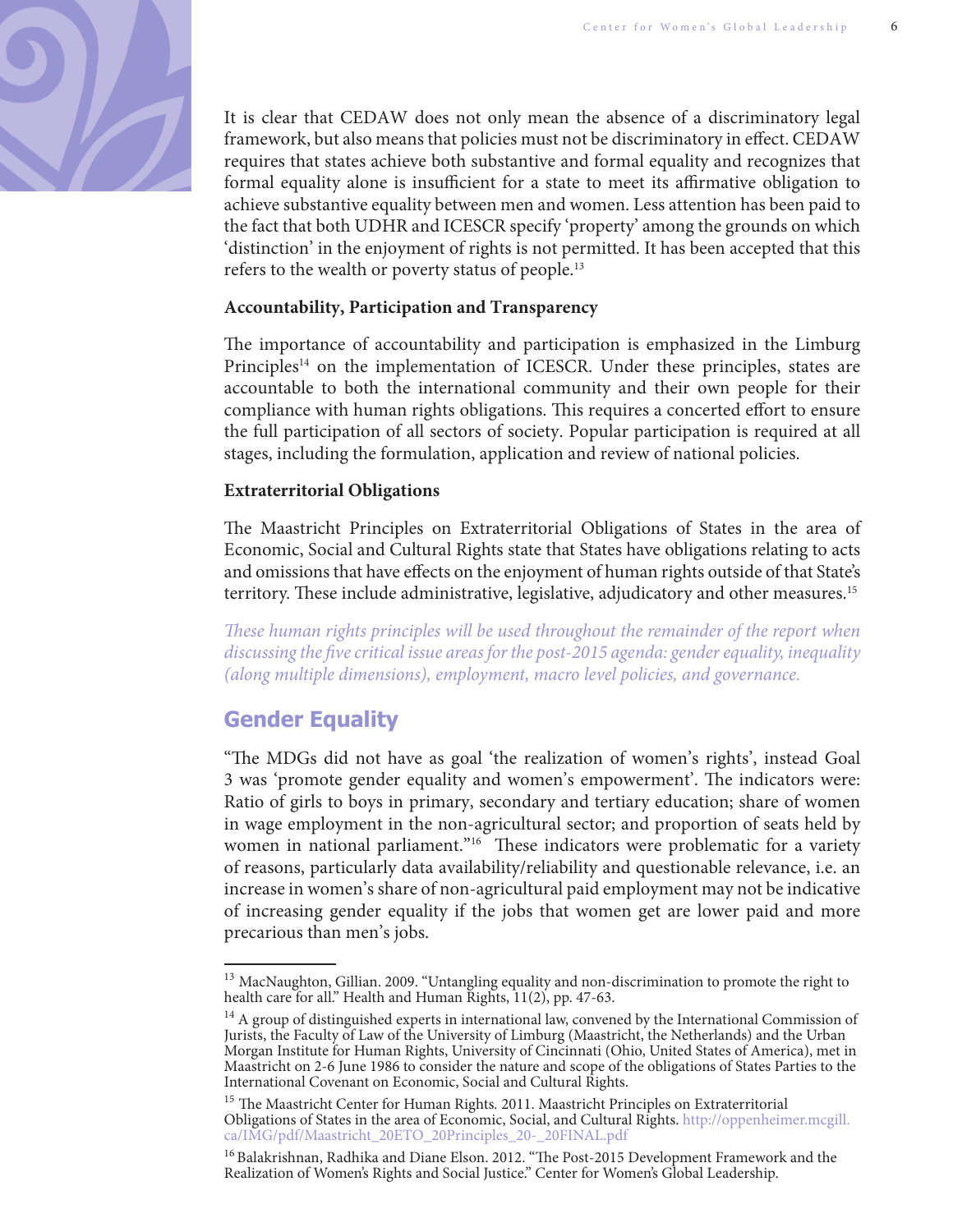Gender equality was understood in terms of numerical parity and an absence of laws explicitly discriminating against women. This only considered gender equality in the 'public sphere' such as the school, the economy, the political system- and not in the 'private sphere'—the household and the community. The indicators thus failed to encompass a range of important factors that shape women's daily lives and their ability to realize rights. These factors include inter alia: the conditions and type of work in paid employment, the burden of unpaid caring labor, the impact of violence and conflict, and whether women have control over their own incomes.

One important implication of this is that it could neglect policies such as the policy to eliminate gender-based violence against women. The MDG's did not draw attention to 'temporary special measures' to address a history of disadvantage. The intersection of gender with other forms of disadvantage, such as race, class, ethnicity and sexuality, was not at all considered.<sup>17</sup> In terms of increasing female representation in government, the MDGs once again focused on numbers rather than actual political power and if the women in parliament actually promoted women's rights.

Realizing women's rights necessitates going beyond the promotion of women's empowerment in the labor market. The question of the enforcement of labor rights, the quality of employment, and volatility of earnings must also be considered. One reason women face different economic circumstances to men is because of their responsibility for unpaid labor. Work must be viewed as a continuum that encompasses both paid and unpaid labor in order to understand the constraints women face in realizing both their rights to decent work and rest and leisure. Unpaid work needs to be brought to the forefront of an agenda that promotes the realization of women's rights: it must be recognized in statistics and policy, reduced by public investment, and redistributed so that unpaid work is shared equally between men and women.

This requires an evaluation of the role of gender norms in shaping outcomes. Policies often touted as panaceas for women's empowerment, such as microcredit or conditional cash transfers, are problematic and insufficient because they do not recognize how gender norms shape their impact.<sup>18</sup> Many conditional cash transfer programs put a great deal of responsibility on the mother, such as ensuring that their children attend school and health clinics for vaccinations and health checks. Poor women are vulnerable to demands to do unpaid work and community service for schools and clinics.19 Conditional cash transfer schemes tend to reinforce the traditional division of labor as they do little to broaden women's roles beyond that of caregivers. They also do nothing to help mothers enter the workforce.<sup>20</sup> There is also the issue of whether cash transfer programs to households with children should be made conditional upon a pre-specified behavior by beneficiaries.<sup>21</sup>

 $17$  Ibid.

<sup>&</sup>lt;sup>18</sup> With regard to microcredit, see: Kabeer, Naila. 2005. "Is Microfinance a 'Magic Bullet' for Women's Empowerment? Analysis of Findings from South Asia." Economic and Political Weekly, 40 (44/45), pp. 4709-18. With regard to cash transfers, see Molyneux, Maxine. 2008. "Conditional cash transfers: a pathway to women's empowerment?" Pathways of Empowerment, Working Paper #5. [http://www.](http://www.pathwaysofempowerment.org/PathwaysWP5-website.pdf) [pathwaysofempowerment.org/PathwaysWP5-website.pdf](http://www.pathwaysofempowerment.org/PathwaysWP5-website.pdf)

<sup>&</sup>lt;sup>19</sup> Molyneux, Maxine. 2007. "Change and Continuity in Social Protection in Latin America: Mothers at the Service of the State?" Gender and Development Programme Paper No. 1. Geneva: UNRISD.

 $^{20}$  Razavi, Shahra. 2011. "World Development Report 2012: Gender Equality and Development, An Opportunity Both Welcome and Missed (An Extended Commentary)." Geneva: UNRISD.

 $^{21}$  Balakrishnan, Radhika and Sonja Thomas. "Gender, Macroeconomic Policy, and the Human Rights Approach to Social Protection." Forthcoming.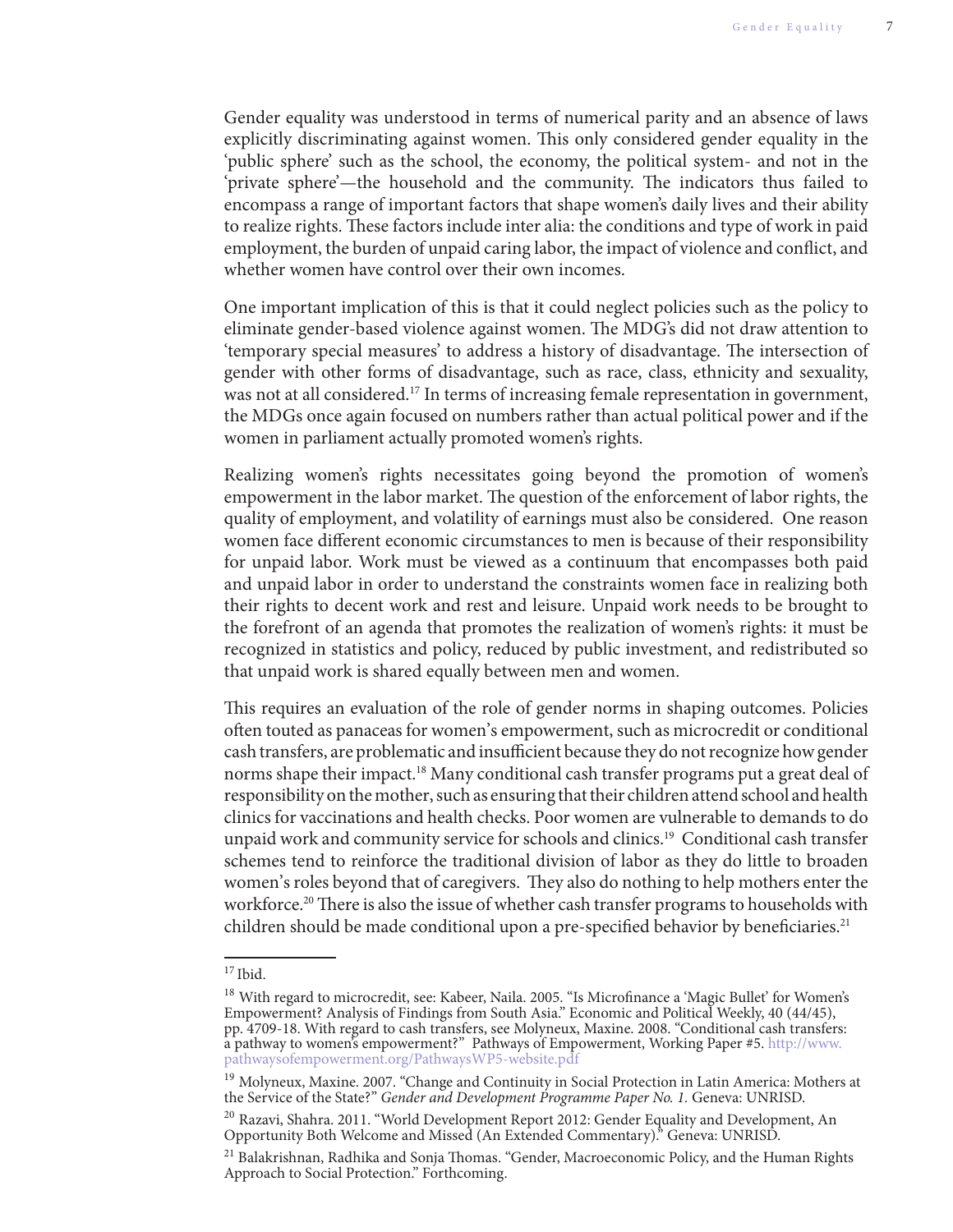

The post-2015 development agenda must explicitly have as a goal: "realize women's rights, including economic, social and cultural, as well as civil and political rights."22 The Convention on the Elimination of All Forms of Discrimination against Women (CEDAW) provides a good starting place for formulating a post-2015 agenda that supports this goal. It acknowledges that women cannot be seen as a homogenous group with the same barriers to realizing human rights. The intersections of race, ethnicity, gender, class, religion and sexual orientation must be taken into account to promote social justice. The most urgent steps for the realization of women's rights will be different in different countries and for different groups of women. CEDAW and the General Recommendations of the CEDAW Committee provide a foundation for realizing rights and evaluating public policies with regard to gender; an example is using CEDAW to assess government budgets.<sup>23</sup>

The principles that should be integrated into the post-2015 agenda regarding gender can be summarized as follows:

## **Key Points:**

- The post-2015 framework must integrate a comprehensive strategy to ensure the realization of women's rights
	- $\circ$  This includes economic, social and cultural rights and civil and political rights.
	- o The realization of rights must encompass the 'private' sphere of the home and family, as well as the 'public' sphere of politics and the market.
- There is a need to promote equality of outcomes and not just opportunity
	- o This requires a holistic approach. For example, removing barriers to employment opportunities may not reduce gender gaps in earnings. Reducing gender gaps in political power requires more than simply increasing women's representation in political positions.
	- Temporary special measures may be required to secure equality of outcomes
- Unpaid labor must be addressed in the post-2015 framework. This requires that unpaid work must be:
	- o Recognized—in terms of statistics, analysis, and policy implications.
	- o Reduced—in terms of public investment in appropriate infrastructure and services.
	- o Redistributed—in terms of measures that promote equal sharing of remaining unpaid work.
- Gender equality must be achieved by equalizing up.
	- $\circ$  The MDGs did not differentiate between gender equality gains achieved by

 $22$  Balakrishnan, Radhika and Diane Elson. 2012. "The Post-2015 Development Framework and the Realization of Women's Rights and Social Justice." Center for Women's Global Leadership.

<sup>&</sup>lt;sup>23</sup> Elson, Diane. 2006. Budgeting for Women's Rights: Monitoring Government Budgets for Compliance with CEDAW. UNIFEM. New York.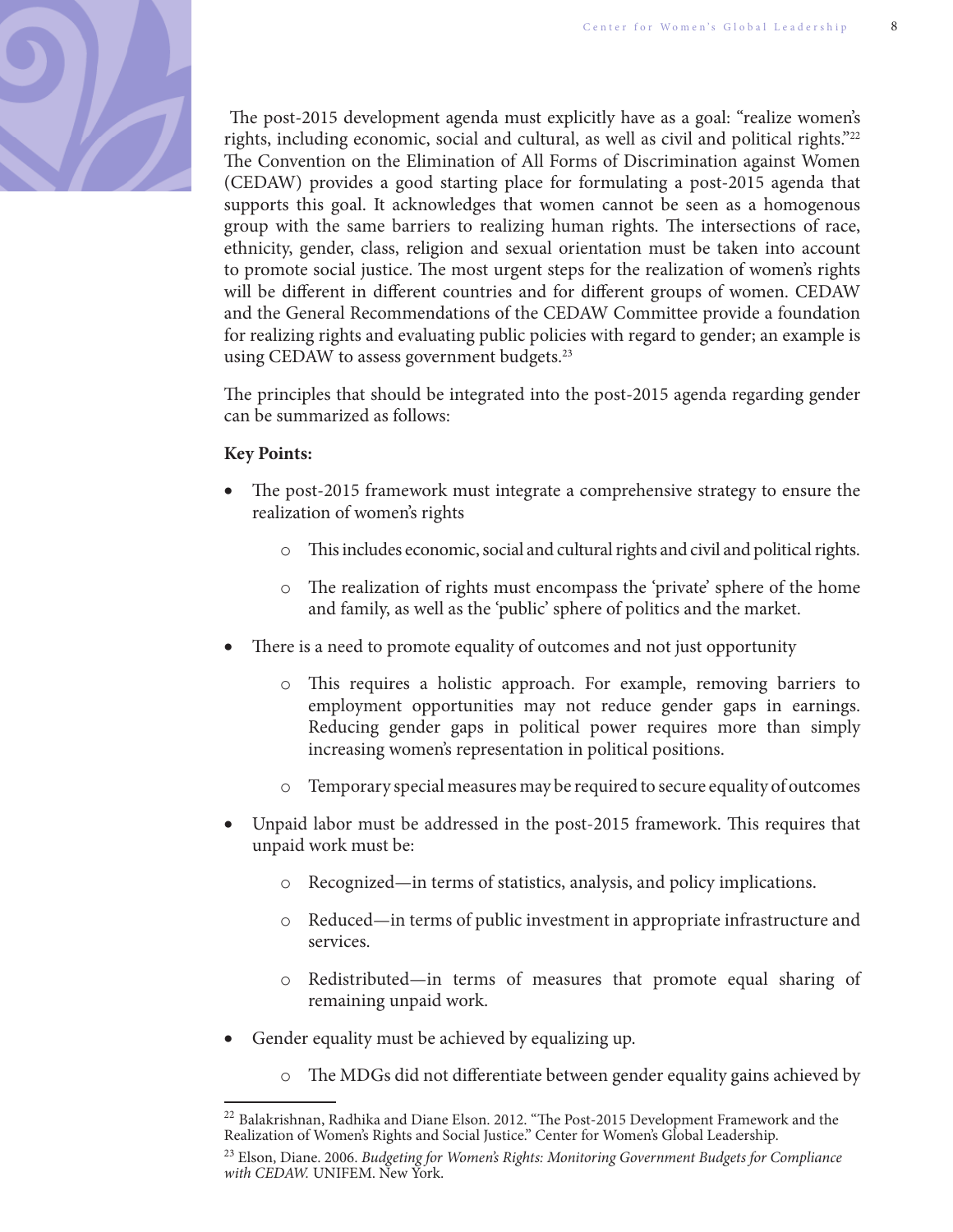improvements in women's status or the deterioration of men's. Instead, the focus should shift to reducing gender gaps while increasing the well-being of both men and women.

- o Principles of non-retrogression and progressive realization from the human rights framework help insure equalizing up.
- The framework must protect women's reproductive rights and rights to freedom from violence.
	- o These rights are an essential basis for women to realize other economic, social, cultural, civil, and political rights.
- There is a need to reform structures which reproduce or even compound gender inequality over time and across generations.

## **Inequality between Households and Countries**

The MDGs contain no mention of inequality between individuals, households and countries, and rely on aggregate indicators which mask the degree of inequality within and across countries. This is not only true for income and wealth, but also for access to food, water, sanitation, health care, education and access to services.<sup>24</sup> Persistent inequality contributes to social and political conflict, the erosion of social cohesion, and economic volatility, all of which make it more difficult to realize economic and social rights. For instance, analysts have identified growing inequalities as one of the root causes of the 2008 global economic crisis, which undermined the realization of a range of economic and social rights in many countries.<sup>25</sup> Inequalities also affect political processes, in which wealthy elites are able to block policies, such as tax policies that finance government programs which support gender equality and the broad-based realization of economic rights.

Economic growth in which gains are unevenly shared and which expands inequality is counterproductive to the realization of human rights and achievement of social justice. This means recognizing that if the private sector is not adequately regulated, the pursuit of private profit "is likely to increase inequality, precarious work, tax avoidance and evasion, systemic financial risk, environmental degradation, and failure to realize human rights."<sup>26</sup> Strengthening the regulation of business and corporate accountability are integral to curbing inequalities. Growth must also be evaluated in terms of the environmental costs, as the realities of climate change are already upon us and stand to have the harshest impacts on the least developing countries that have contributed the least to the problem and have the fewest resources to protect their vulnerable

 $^{24}$  With regards to inequality with access to water and sanitation and unequal burdens for collecting water along gender, racial, ethnic, and class lines, see: Satterthwaite, Margaret. 2012. "Background Note on MDGs, Non-Discrimination and Indicators in water and sanitation." WHO/UNICEF Joint Monitoring Programme for Water Supply and Sanitation. [http://www.wssinfo.org/fileadmin/user\\_](http://www.wssinfo.org/fileadmin/user_upload/resources/END-Background-Paper_1.pdf) [upload/resources/END-Background-Paper\\_1.pdf](http://www.wssinfo.org/fileadmin/user_upload/resources/END-Background-Paper_1.pdf)

<sup>&</sup>lt;sup>25</sup> On inequality and the 2008 crisis, see, for example, Rajan, Raghuram. 2010. Faultlines: How Hidden Fractures Still Threaten the World Economy. Princeton, NJ: Princeton University Press.

 $^{26}$  Balakrishnan, Radhika and Diane Elson. 2012. "The Post-2015 Development Framework and the Realization of Women's Rights and Social Justice." Center for Women's Global Leadership.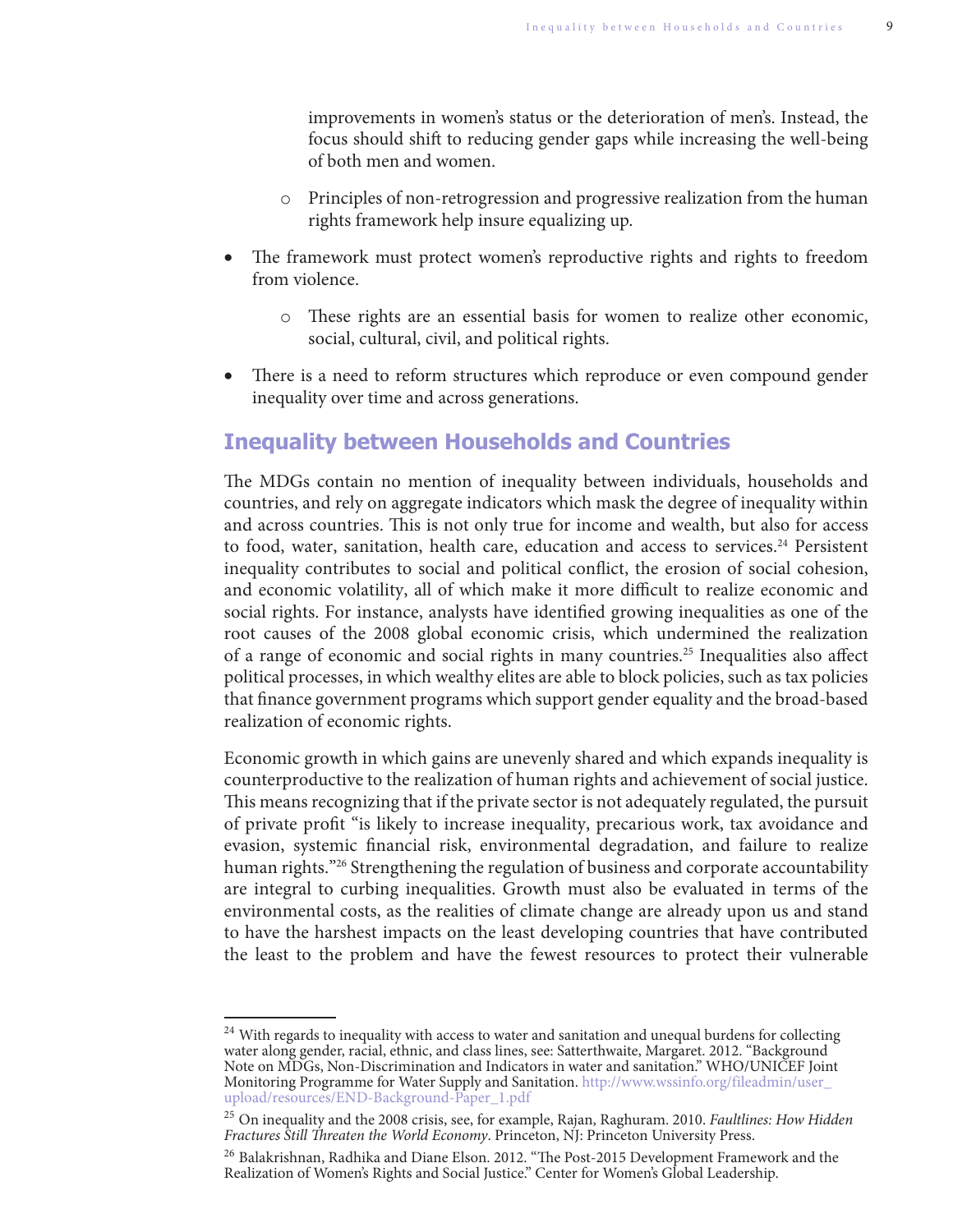

#### populations.27

Equality needs to be embedded in the post-2015 development agenda on multiple levels. For example, inequality within households must be considered. Women and girls often face great disparities in terms of access to resources, including food within households. Nor should a focus on inequality only rely on bringing the bottom up; extreme wealth is a social, economic, and political problem. The concentration of wealth into the hands of the top 1% in developed countries and developing countries that has occurred in the last few decades is unsustainable, and poses risks to the proper functioning of democracy and the global economy.

Research has indicated that changes in the income distribution across countries of varied development and income levels have been driven by changes at the top decile and the bottom four deciles, while the middle has stayed relatively constant. This implies that "…globalization is creating a situation where virtually all the inter-country diversity of income distribution is the result of differences in what the rich and the poor get in each country."28 Policy and institutions are instrumental in determining whether the poor are able to maintain an adequate standard of living or whether that subsistence is drained into the coffers of the rich.<sup>29</sup> Redistributive policies must be central in achieving a post-2015 agenda that yields broadly shared economic gains, as must policies which create a more equitable structure of production.

Of course, poverty reduction remains important. Inequality is not simply the result of some groups seeing faster improvements than others, but of patterns of growth that disadvantage some groups. Similarly, policies to attract foreign investment and inflows of financial resources can also have significant effects on disadvantaged group, as the practice of land grabs demonstrates. Although large reductions in extreme poverty have occurred since the MDGs were enacted, the most recent data available shows that in 2008, 24% of people in developing countries were still extremely poor, living on less than \$1.25 a day.30 Approximately 1 billion people are hungry and 2 billion have nutritional deficiencies.<sup>31</sup> A human rights framework necessitates attention to the most disadvantaged first and the principle of non-discrimination and equality requires measures to reduce inequalities across multiple dimensions. States have the obligation to ensure that people living under their jurisdiction enjoy a minimum essential level of economic and social rights.

 $^{27}$  Climate Change: Impacts, Vulnerabilities and Adaptation in Developing Countries. 2007. United Nations Framework Convention on Climate Change. http://unfccc.int/resource/docs/publications/ impacts.pdf; United Nations Development Programme. 2011. Human Development Report 2011, Sustainability and Equity: A Better Future for All. [http://www.undp.org/content/dam/undp/library/](http://www.undp.org/content/dam/undp/library/corporate/HDR/2011%20Global%20HDR/English/HDR_2011_EN_Complete.pdf) [corporate/HDR/2011%20Global%20HDR/English/HDR\\_2011\\_EN\\_Complete.pdf](http://www.undp.org/content/dam/undp/library/corporate/HDR/2011%20Global%20HDR/English/HDR_2011_EN_Complete.pdf)

<sup>&</sup>lt;sup>28</sup> Gabriel Palme, Jose. 2006. "Globalizing Inequality: 'Centrifugal' and 'Centripetal'' Forces at Work." UN/DESA. DESA Working Paper No.35, September. [http://www.un.org/esa/desa/papers/2006/](http://www.un.org/esa/desa/papers/2006/wp35_2006.pdf) [wp35\\_2006.pdf](http://www.un.org/esa/desa/papers/2006/wp35_2006.pdf)

<sup>29</sup> Ibid.

 $30$  The Millennium Development Goals Report 2012. United Nations. [http://www.undp.org/content/](http://www.undp.org/content/dam/undp/library/MDG/english/The_MDG_Report_2012.pdf) [dam/undp/library/MDG/english/The\\_MDG\\_Report\\_2012.pdf](http://www.undp.org/content/dam/undp/library/MDG/english/The_MDG_Report_2012.pdf)

<sup>&</sup>lt;sup>31</sup> UN Secretary General. 2011. "Accelerating progress toward the Millennium Development Goals: options for sustained and inclusive growth and issues for advancing the United Nations development agenda beyond 2015." Annual Report of the Secretary General. [http://www.ipc-undp.org/pressroom/](http://www.ipc-undp.org/pressroom/files/ipc629.pdf) [files/ipc629.pdf](http://www.ipc-undp.org/pressroom/files/ipc629.pdf)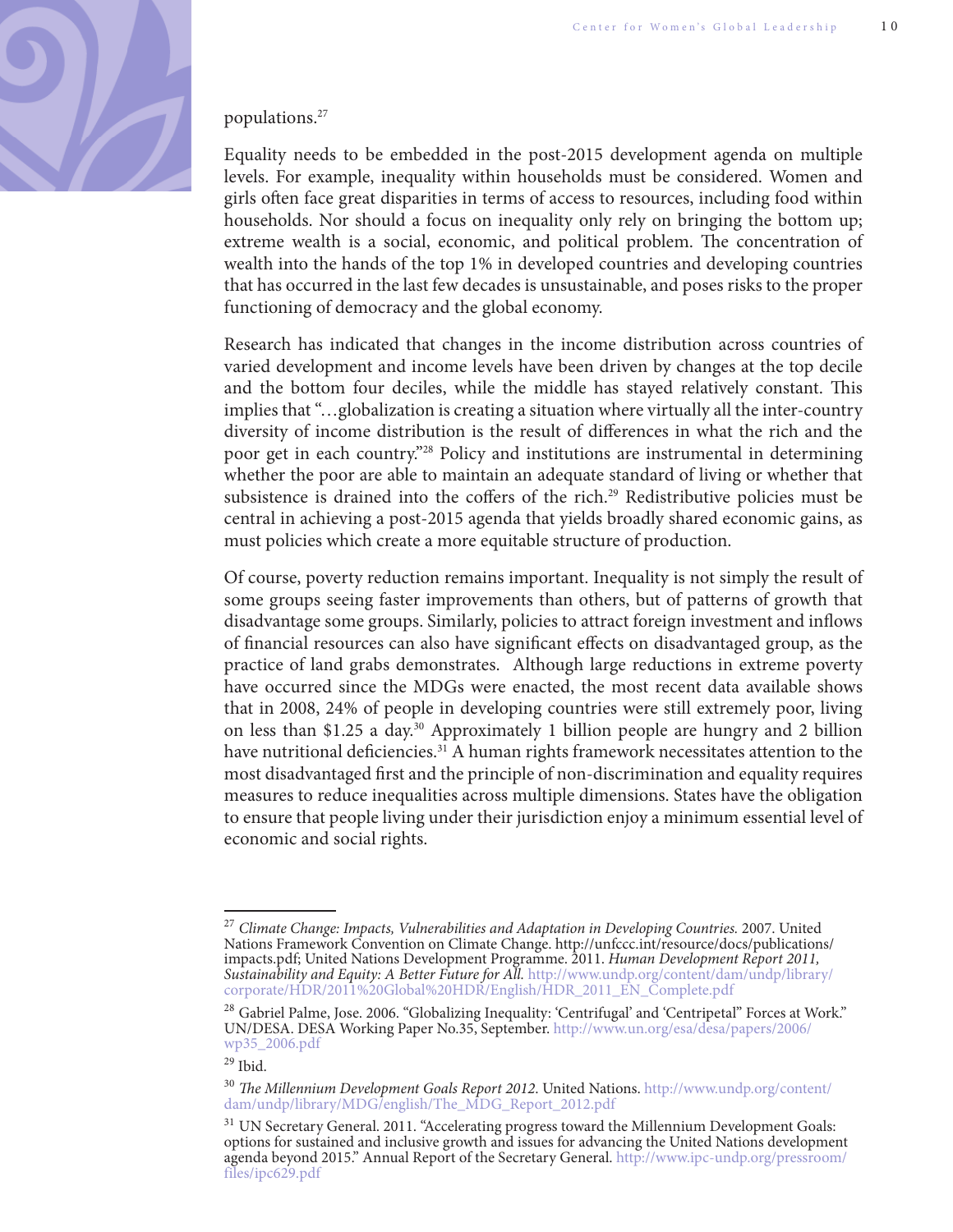The following guiding principles outline the important issues for integrating inequality into a post-2015 agenda.

#### **Key Points:**

- x Progress towards realizing economic and social rights should not only be assessed at the average or aggregate level.
	- o Inequalities in the realization of economic and social rights must be recognized and addressed.
	- o Indicators should be disaggregated by socio-economic status, race, ethnicity and gender.
- Distributive analysis should be conducted with respect to the following issues:
	- o Access to food, water, sanitation, education, health and services.
	- o Inter- and intra-household level distribution of resources. Land ownership, housing, and property rights.
	- o Time spent in unpaid domestic work.
- Structural determinants of inequality need to be identified and addressed. Structural sources of inequality include:
	- o Economic, political, social and legal institutions.
	- o Social norms regarding gender, race, ethnicity, religion, sexuality, and disability.
	- o Structural inequalities in labor markets, such as gender segmentation.
	- o Unequal distribution of resources and power between countries, in which large systematically important economies influence the policy space available to other countries.
	- $\circ$  International trade and financial systems, including international institutions such as the IMF, the G20, the World Bank, regional development banks and trading blocs, and the WTO.
- Extreme poverty and deprivation should continue to be addressed.
	- $\circ$  Minimum core obligations must be followed. Those who are the most deprived should have priority so that they can enjoy minimum essential levels of economic and social rights.
	- o Both universal and targeted policies are needed to create politically sustainable and fully human rights compliant systems
- The post-2015 framework must include a role for the redistribution of income, wealth, and assets to support the realization of rights.
	- o Extreme wealth is a problem as well as extreme poverty. It must be reduced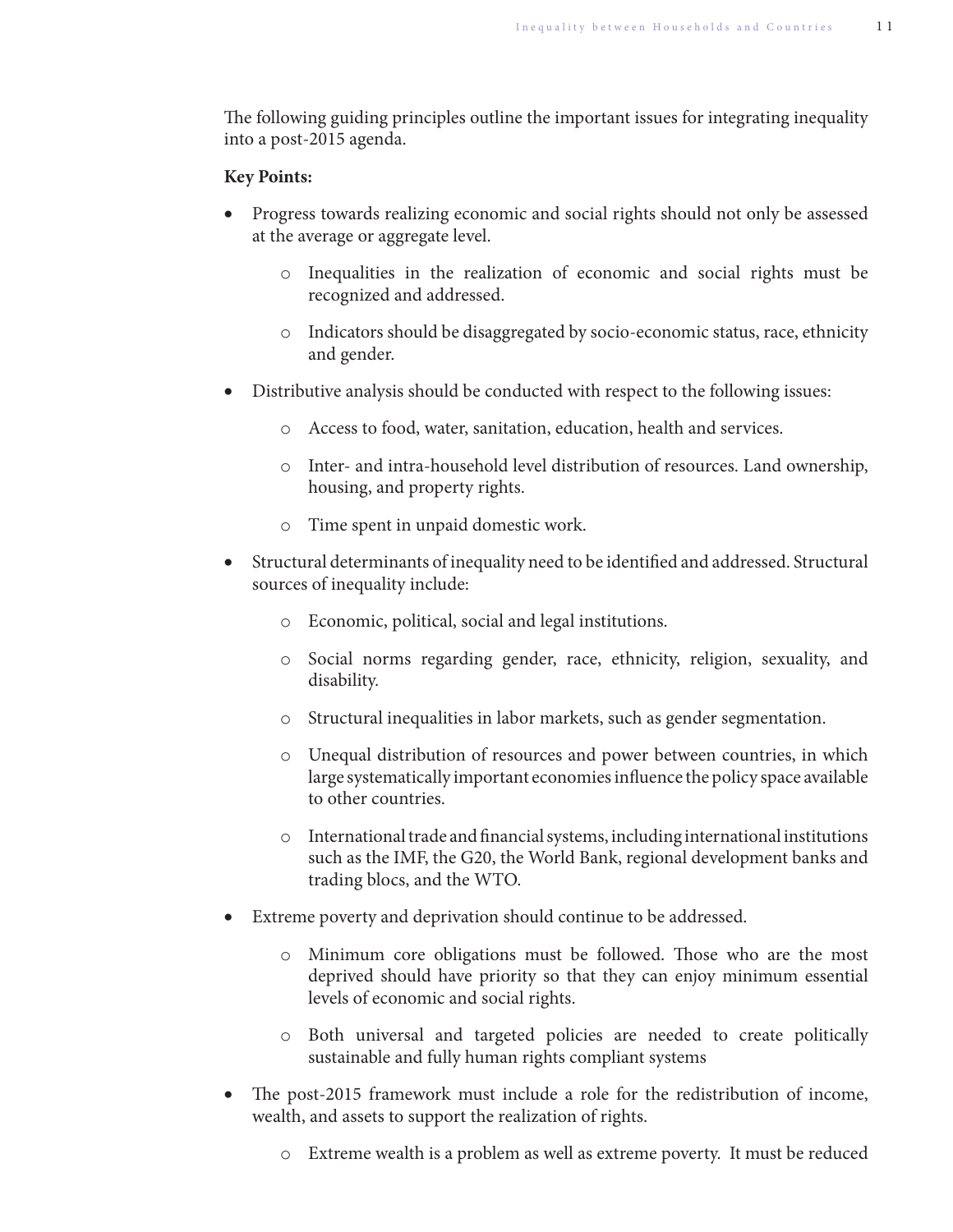

to secure political and economic stability and sustainability.

- x Responsibilities and commitments exist for both developed and developing countries.
	- All countries have obligations to respect, protect, and fulfill human rights.
	- o Developed countries have also seen an expansion of inequality, and to ensure the non-retrogression in enjoyment of rights they must also be integrated into the post-2015 agenda.

## **Employment**

Employment did not feature prominently in the original Millennium Development Goals, but "Achieving full and productive employment and decent work for all, including women and young people,"<sup>32</sup> was added to MDG 1 in 2007. The decent work indicators include the rate of growth of GDP/worker, the employment/population ratio, the share of the employed subsisting on less than \$1/day, and the share of selfemployed and contributing family workers in total employment.<sup>33</sup> The International Labor Organization (ILO) identifies four aspects of decent work: creating jobs, guaranteeing rights at work, social protection, and social dialogue.<sup>34</sup> Promotion of decent work in the post-2015 agenda will need to identify and change the structural factors that have been contributing to the rise of precarious and informal employment, and to the large working poor population—employed individuals who do not earn enough to lift themselves and their families out of poverty. In addition, social security must be reformed and expanded so that it is enjoyed as a right by all.

The current state of the global economy creates many challenges for the realization of the right to work and rights at work. The global financial crisis has led to output and employment stagnation in advanced industrialized nations, particularly the US and Europe, and though many developing countries had initially fared better, this is beginning to wane. An export-led development model relies on having strong international demand for products, and continuing weak demand in developed economies spells further trouble for developing country exports and consequently employment and growth. As competition increases among suppliers there will be even further pressure on the conditions, wages, and benefits of employment. A policy framework based on human rights provides the context to address these challenges into a post-2015 development agenda.35

 Creation of decent work in a post-2015 agenda requires an acknowledgement of the important role of the state as a direct creator of decent work in the public sector and an enabler of the creation of decent work by the private sector. The following principles are key to meeting these obligations and rising to the employment challenges we face.

<sup>&</sup>lt;sup>32</sup> United Nations. 2000. Millennium Development Goals. [http://www.undp.org/content/undp/en/](http://www.undp.org/content/undp/en/home/mdgoverview.html) [home/mdgoverview.html](http://www.undp.org/content/undp/en/home/mdgoverview.html)

 $33$  Ibid.

<sup>34</sup> International Labour Organization. "Decent Work Agenda." [http://www.ilo.org/global/about-the](http://www.ilo.org/global/about-the-ilo/decent-work-agenda/lang--en/index.htm)[ilo/decent-work-agenda/lang--en/index.htm](http://www.ilo.org/global/about-the-ilo/decent-work-agenda/lang--en/index.htm)

<sup>&</sup>lt;sup>35</sup> Excerpt from a presentation made by James Heintz, Political Economy Research Institute, University of Massachusetts, at the Center for Women's Global Leadership. December 2012.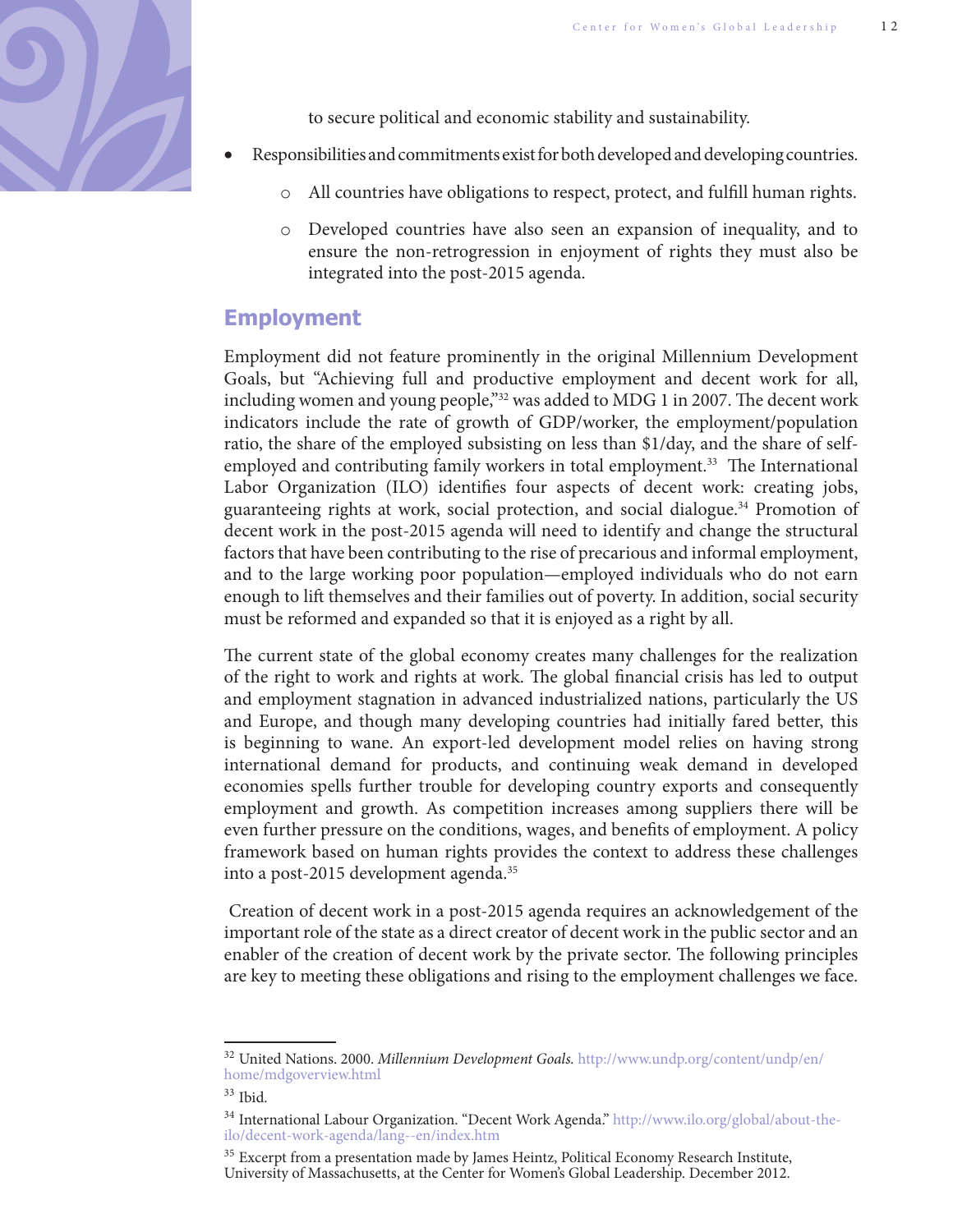## **Key Points:**

- Promoting employment is not sufficient, the focus must be on realizing the right to work, rights at work and the right to an adequate standard of living.
	- $\circ$  There needs to be an enabling environment for creating and improving employment opportunities, including appropriate macroeconomic management, infrastructure provision, sectoral policies, trade and investment strategies, and, when necessary, global coordination.
	- o Social protections linked to paid work are essential. These include:
		- Policies that raise the remuneration throughout the labor market, such as minimum wages.
		- Regulations on hours of work to protect right to rest and leisure.
		- **Protection for trade union and collective bargaining rights.**
	- o Policies must also improve the ability of people to take advantage of employment opportunities that are available. These include:
		- Policies that address the multiple disadvantages of vulnerable population groups, such as affirmative action and targeted strategies to support small-scale informal enterprises.
		- Policies that promote equal pay for equal work and freedom from discrimination.
		- Policies that break down sex-segregation of occupations, and get men and women into jobs they have not traditionally done.
	- $\circ$  There must be a revaluation of jobs that have been traditionally done by women (particularly care work), such that they receive adequate compensation.
	- o Employment cannot meet the needs of everyone throughout their lives: employment policy must be complemented by provision of social security and social protection in ways that are in compliance with the right to social security.

## **Macro Level Policies**

The MDGs did not specify what macroeconomic policies were needed for their realization in different contexts. The global financial crisis has created recognition of the need to reframe macro level policies in ways that are more compliant with human rights and more effective for achievement of social justice. The post-2015 agenda needs to incorporate more policy space for equitable national development and guidelines that ensure that policy space will be used for the realization of rights rather than the further concentration of wealth and power and expansion of inequality. Economic policy can be assessed using human rights principles, norms, and obligations. Such an audit can use both quantitative indicators and a qualitative examination of relevant legislation and policy processes.<sup>36</sup> The Maastricht Guidelines on Violations of Economic, Social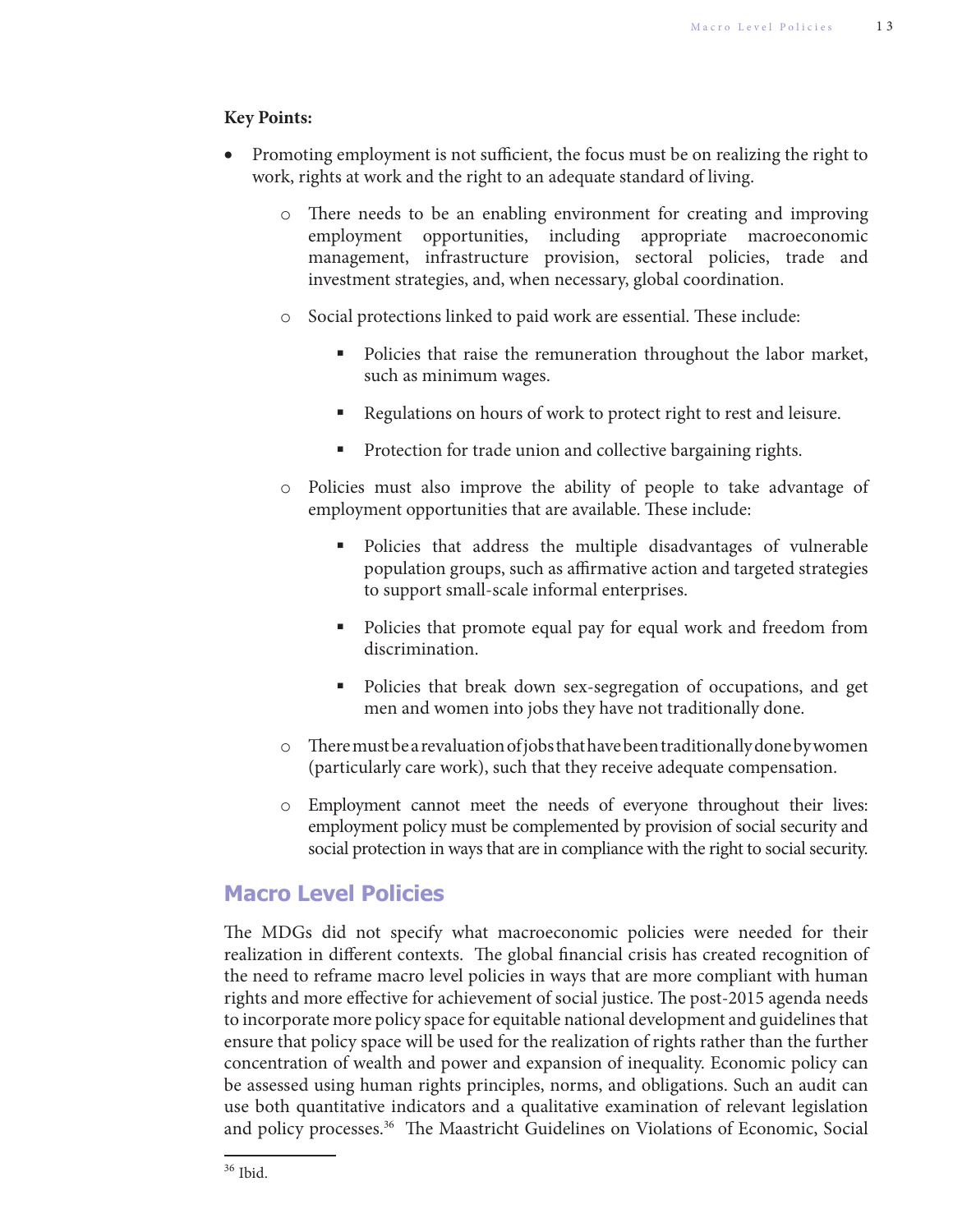

and Cultural Rights clarify that the obligation of conduct requires action reasonably calculated to realize the enjoyment of a particular right; and the obligation of result requires states to achieve specific targets to satisfy a detailed substantive standard. $37$ An audit can examine how policy has been conducted—has it consisted of action "reasonably calculated to realize the enjoyment of a particular right?" In addition, the obligation to respect requires states to refrain from interfering with the enjoyment of economic, social and cultural rights. The obligation to protect requires states to prevent violations of such rights by third parties. The obligation to fulfill requires states to take appropriate legislative, administrative, budgetary, judicial and other measures towards the full realization of such rights. Each of these obligations contains elements obligations of conduct and obligations of result.<sup>38</sup>

The International Covenant on Economic, Social and Cultural Rights (ICESCR) establishes state obligations to use the maximum available resources for the progressive realization of economic, social and cultural rights.<sup>39</sup> This obligation has significant implications for the conduct of macroeconomic policy, including in such areas as government spending, tax policy, public debt, the role of official development assistance, and monetary policy.

The human rights community has recognized the importance of government revenues including the concept of maximum available resources. Economists would agree that resource availability for realizing human rights depends on expenditure, aid and taxation, but also point to the possibility of borrowing and running a budget deficit. In addition, maximum available resources depend on the monetary space which is determined by central bank policies. These policies influence the interest rate, exchange rates, foreign exchange reserves, reserves in the banking sector, and the regulation of the financial sector. The monetary space also influences the resources available for the realization of Economic, Social and Cultural Rights; for instance through its impact on the level of employment and the utilization of productive resources. When central bank policy does not support full employment, this reduces available resources.

Particular attention will need to be given to these five areas in the post-2015 framework regarding macroeconomic policy: (1) government expenditure; (2) government revenue; (3) development assistance (both official development assistance and private resource flows); (4) debt and deficit financing;<sup>40</sup> and (5) monetary policy and financial regulation.<sup>41</sup>

<sup>&</sup>lt;sup>37</sup> Balakrishnan, Radhika and Diane Elson. 2008. "Auditing Economic Policy in the Light of Obligations on Economic and Social Rights." Essex Human Rights Review. Vol. 5, No. 1, July.

<sup>38</sup> See: ESRC General Comment 3, The Nature of States Parties Obligations, 1999. [http://www2.ohchr.](http://www2.ohchr.org/english/bodies/cescr/comments.htm) [org/english/bodies/cescr/comments.htm](http://www2.ohchr.org/english/bodies/cescr/comments.htm)

<sup>&</sup>lt;sup>39</sup> United Nations. 1966. International Covenant on Economic, Social and Political Rights. [http://www.](http://www.ohchr.org/EN/ProfessionalInterest/Pages/CESCR.aspx) [ohchr.org/EN/ProfessionalInterest/Pages/CESCR.aspx](http://www.ohchr.org/EN/ProfessionalInterest/Pages/CESCR.aspx)

 $40$  The first four areas are commonly known as the fiscal diamond. See: United Nations Development Programme. 2010. Chapter 5: "The Fiscal Space Challenge and Financing for MDG Achievements." [http://content.undp.org/go/cms-service/stream/asset/?asset\\_id=2223965](http://content.undp.org/go/cms-service/stream/asset/?asset_id=2223965)

<sup>&</sup>lt;sup>41</sup> Balakrishnan, Radhika, Diane Elson, James Heintz and Nicholas Lusciani. 2011. "Maximum Available Resources & Human Rights: Analytical Report." [http://www.cwgl.rutgers.edu/resources/](http://www.cwgl.rutgers.edu/resources/publications/economic-a-social-rights/380-maximum-available-resources-a-human-rights-analytical-report-) [publications/economic-a-social-rights/380-maximum-available-resources-a-human-rights-analytical](http://www.cwgl.rutgers.edu/resources/publications/economic-a-social-rights/380-maximum-available-resources-a-human-rights-analytical-report-)[report-](http://www.cwgl.rutgers.edu/resources/publications/economic-a-social-rights/380-maximum-available-resources-a-human-rights-analytical-report-)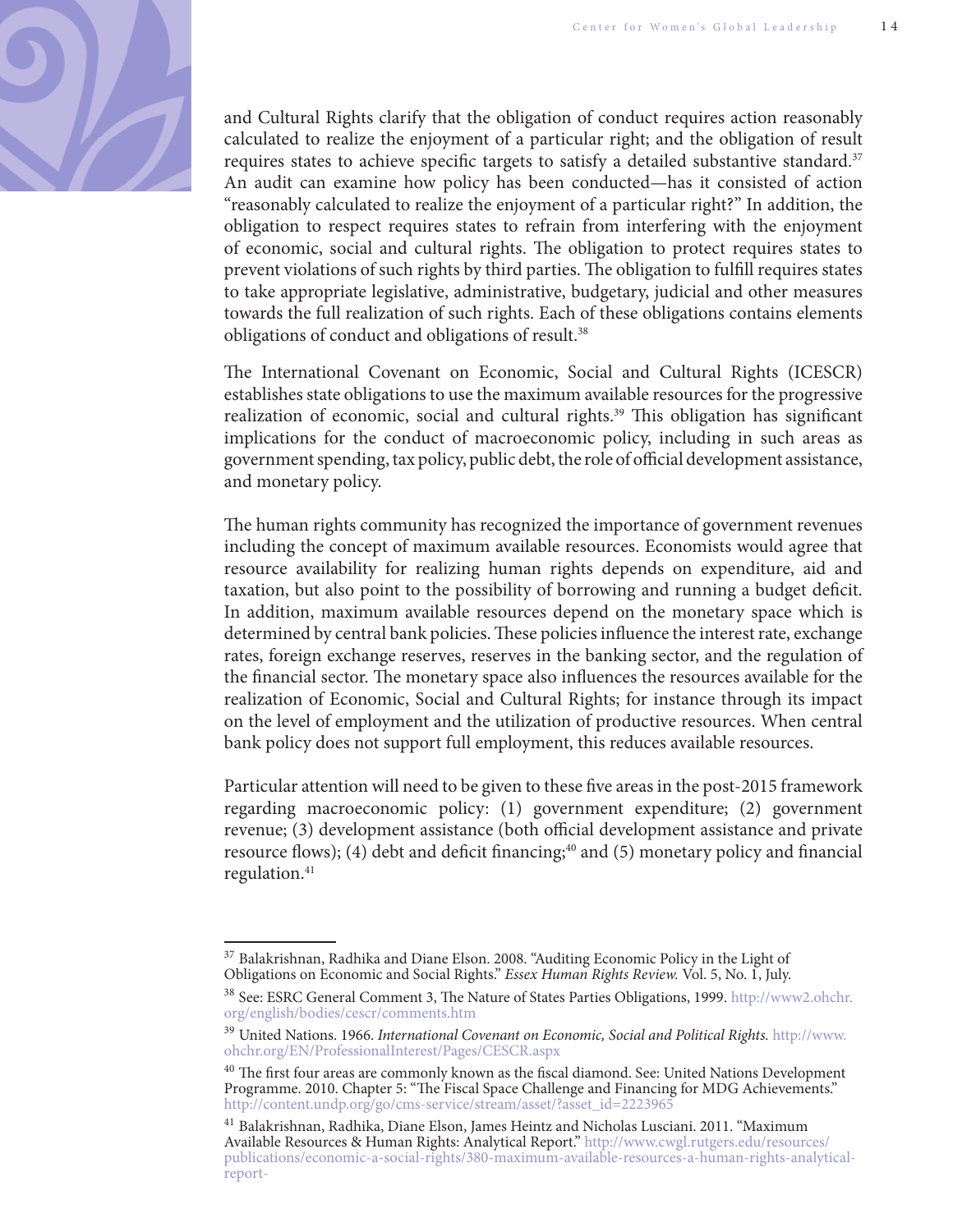International trade negotiations and the trade regime affect a range of economic and social rights with consequences for gender inequality. In many countries, women have been disproportionately employed in export-oriented labor-intensive manufacturing sectors. Shifts in the trade regime can therefore affect these jobs. Trade liberalization can increase competitive pressures and force down labor costs in ways that undermine decent work. Because of this, any benefits that might be realized through liberalization may be captured by a relatively small number of more powerful players. Trade agreements, including those governing intellectual property rights, directly impact the cost and availability of pharmaceutical products and, therefore, the right to health. The Doha Round of WTO negotiations were meant to address inequalities in the current global trading system, with an aim to reduce gaps between countries. The implementation of the Doha Round has been stalled for over a decade. Apart from the specificities of the Doha Round, unbalanced trade rules currently disadvantage many low-income countries in areas such as agricultural production.

The governance of global supply chains is also important to take into consideration. In global supply chains, international trade is organized in terms of relationships between companies operating in different countries. For instance, a large retailer in the Global North may source its goods from smaller producers in low wage countries with the large retailer having significantly more power than the small-scale manufacturers. Under these conditions, the benefits of greater competitiveness and improved productivity get captured by the retailer (in terms of higher profits) or the final consumer (in terms of lower prices). Workers at the bottom of the chain, who may be disproportionately women, often receive few or no benefits. For these reasons, the ways in which international trade is structured and governed matter for gender equality and the realization of rights.

An enabling macroeconomic environment for the realization of human rights should be based on the following guiding principles.

#### **Key Points:**

- Macroeconomic policy should be formulated in order to mobilize the maximum possible level of resources for the fulfillment of economic and social rights.
- Macroeconomic policy must be consistent with the principles of non-retrogression and progressive realization.
	- o Macroeconomic policies which lead to retrogression must not be adopted, such as policies of fiscal austerity.
	- o Policies should support the ongoing realization of economic and social rights over time.
	- $\circ$  There is a need to increase policy space for national governments and this requires reform of global governance to support greater international coordination.
- The obligation to protect requires the effective regulation of financial institutions and markets to prevent economic crises.
	- $\circ$  The power of the financial sector has prevented substantive reforms from being enacted. The post-2015 agenda must provide a basis for nation states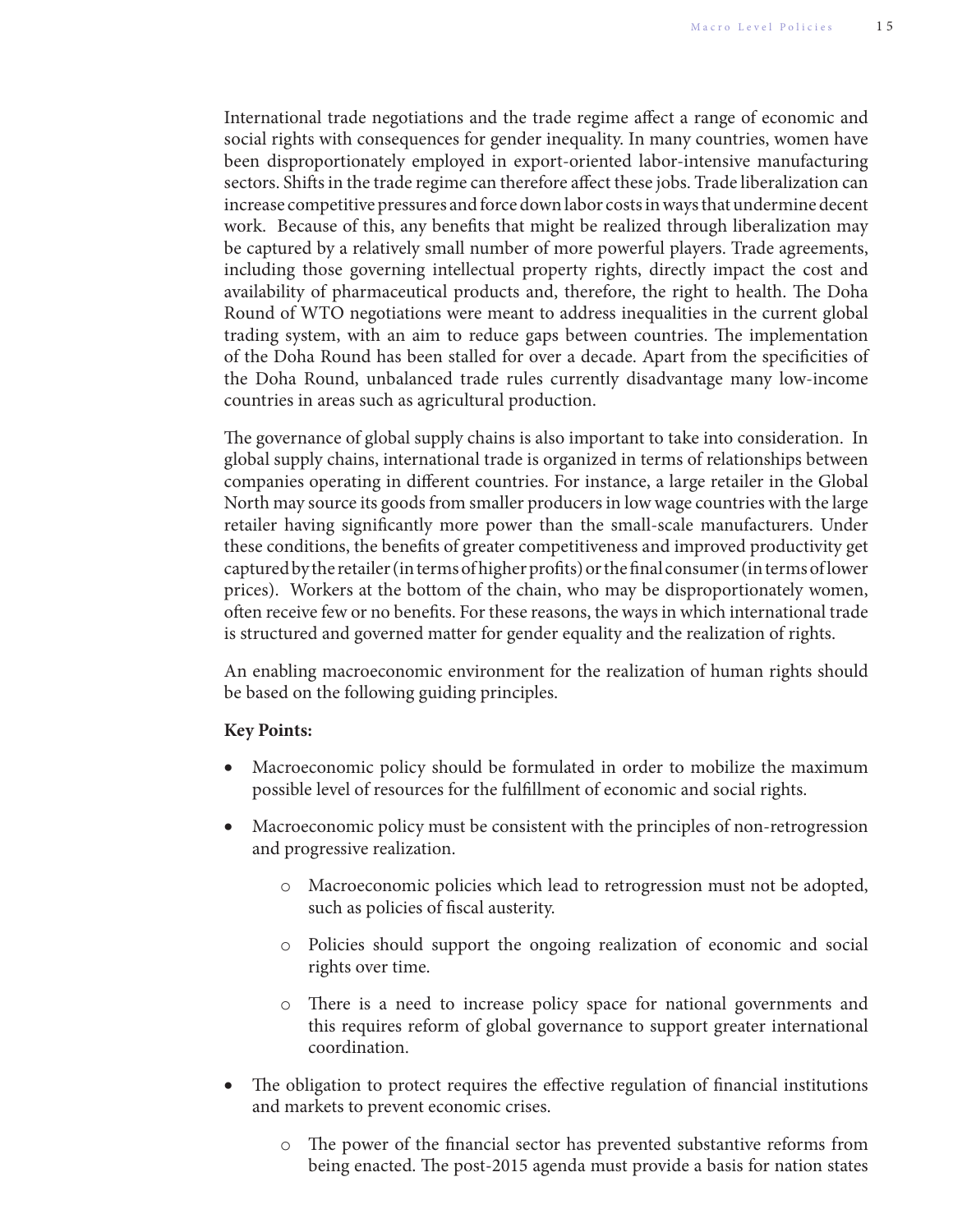

and international institutions put pressure on states to impose financial regulations.42

- o Financial regulation has to occur at the national level, but the post-2015 agenda must address the extraterritorial dimensions of national regulatory policy and therefore the extraterritorial obligation to protect.
- x Macroeconomic policy must be evaluated with regard to the principle of nondiscrimination and equality.
	- o This includes identifying and eliminating gender biases in the formulation of macroeconomic policies. Gender responsive budget analysis provides one tool for doing this.43
	- o Unpaid care work and social reproduction must be integrated into the formulation and evaluation of macroeconomic policies.
	- o Macroeconomic policies must be avoided that exacerbate inequalities along the lines of socio-economic status, race, caste, and ethnicity.
- x Monitoring and accountability
	- o National level accountability must be secured through looking at robust evaluations and comparisons with other countries. The human rights covenants and conventions have already established criteria that can be used for evaluation.
	- $\circ$  This should be a priority for both developing and developed countries. Onesize-fits-all policies are not effective for development and the realization of human rights given that countries have diverse economic structures.
	- o Trade agreements multilateral, bilateral, and regional must be evaluated with regard to their impacts on economic and social rights.

## **Governance and Global Partnerships**

MDG 8 called for "global partnership for development,"<sup>44</sup> but the focus was largely limited to official development assistance (ODA) from developed countries. Although there is still a role for development assistance in the appropriate context, ODA is far from sufficient to address the challenges of global economic governance. Even within the narrow focus on development assistance, there was no meaningful progress on this score, particularly following the global financial crisis as developed countries cut aid allocations. A post-2015 agenda needs to fill the void in global governance, especially with regard to

 $42$  Balakrishnan, Radhika and James Heintz. 2010. "Why Human Rights are Indispensable to Financial Regulation." Huffington Post, March 29. [http://www.huffingtonpost.com/radhika-balakrishnan/why](http://www.huffingtonpost.com/radhika-balakrishnan/why-human-rights-are-indi_b_517128.html)[human-rights-are-indi\\_b\\_517128.html](http://www.huffingtonpost.com/radhika-balakrishnan/why-human-rights-are-indi_b_517128.html)

<sup>&</sup>lt;sup>43</sup> See: Elson, Diane. 2006. Budgeting for Women's Rights: Monitoring Government Budgets for Compliance with CEDAW. New York: UNIFEM.

<sup>44</sup> United Nations. 2000. Millennium Development Goals. [http://www.undp.org/content/undp/en/](http://www.undp.org/content/undp/en/home/mdgoverview.html) [home/mdgoverview.html](http://www.undp.org/content/undp/en/home/mdgoverview.html)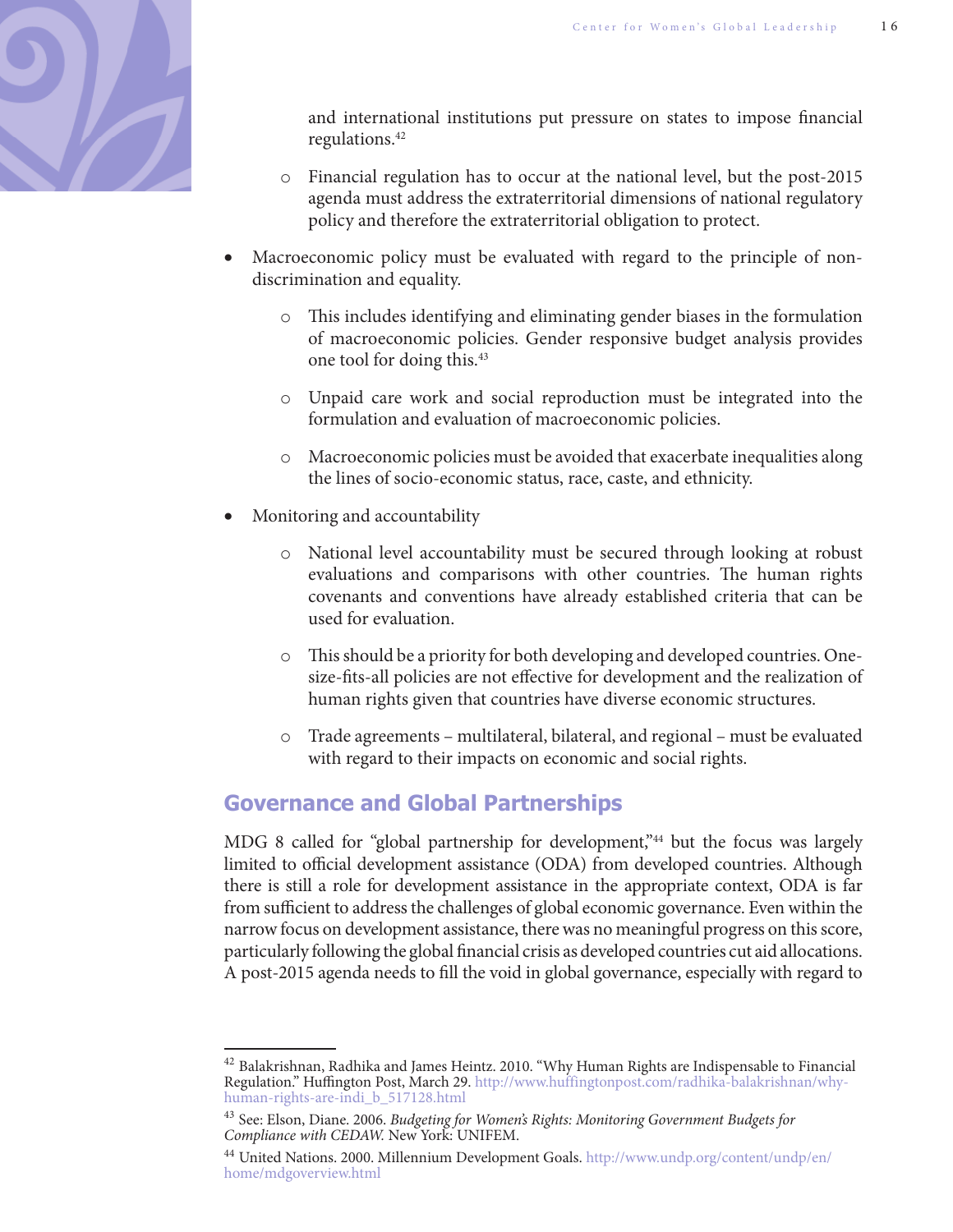the systemic risk from poorly regulated financial flows and financial markets.<sup>45</sup>

There are no effective international mechanisms for holding states accountable for spillovers from monetary and fiscal policies, even though states do have extra-territorial obligations that encompass the impact of their actions beyond their borders. We need a re-evaluation of existing international institutions—IMF, WB, WTO—and the creation of new ones to correct global economic imbalances, enforce accountability, and promote stability. Developing countries need to be given equal voice to establish an equitable and effective international development agenda. It is also vital to recognize that transnational corporations, including private business with global reach such as credit rating agencies and international banks, exert considerable influence on the ability of states to adopt policies which facilitate the realization of human rights. Transparency in the governance structures of these private bodies as well as mechanisms for monitoring and accountability must be integral to the post-2015 agenda.<sup>46</sup>

As discussed earlier, the Maastricht Principles on Extraterritorial Obligations (ETOs) of States in the area of Economic, Social and Cultural Rights establishes that governments have human rights obligations that extend far beyond their borders. The "...obligations" to respect, protect, and fulfill human rights, including civil, cultural, economic, political and social rights, both within their territories and extraterritorially"47 already establishes a groundwork upon which global governance that promotes human rights can be further developed in a post-2015 agenda. These principles include obligations to conduct impact assessments, implement preventive measures, and participate in international agreements in ways that support the realization of economic, social and cultural rights. The post-2015 agenda should seize the opportunity to operationalize these ETOs to truly create a global partnership for development. For example, standards for human rights can protect against increasing infringements upon national autonomy from international and regional trade agreements.

Monitoring and evaluation of movement towards the achievement of the MDGs has been based on the identification of a set of universal indicators - to be applied indiscriminately across all developing countries - for which data currently exists, despite the persistent reliability problems associated with statistics for certain indicators, such as maternal mortality. A central motivation of this approach was to mobilize development assistance among rich countries targeted at the least developed economies. For the post-2015 agenda, a more innovative process should be put in place, one that encompassed all countries, developed and developing, and that supports the human rights principles of accountability, participation, and transparency.

There is a bias in the current process to define the post-2015 agenda to begin with targets and indicators and then proceed to the rest of the agenda. This would be a mistake. Instead, the post-2015 agenda should focus on the realization of economic and social rights, taking into account issues of governance, macroeconomic policy, employment, gender, and inequality. Monitoring progress towards realizing these rights should be participatory and encourage the development of indicators most relevant to

<sup>&</sup>lt;sup>45</sup> Excerpt from a presentation by Ilene Grabel, University of Denver, at the Center for Women's Global Leadership. December 2012.

 $46$  Ibid.

 $^{47}$  The Maastricht Center for Human Rights. 2011. Maastricht Principles on Extraterritorial Obligations of States in the area of Economic, Social, and Cultural Rights.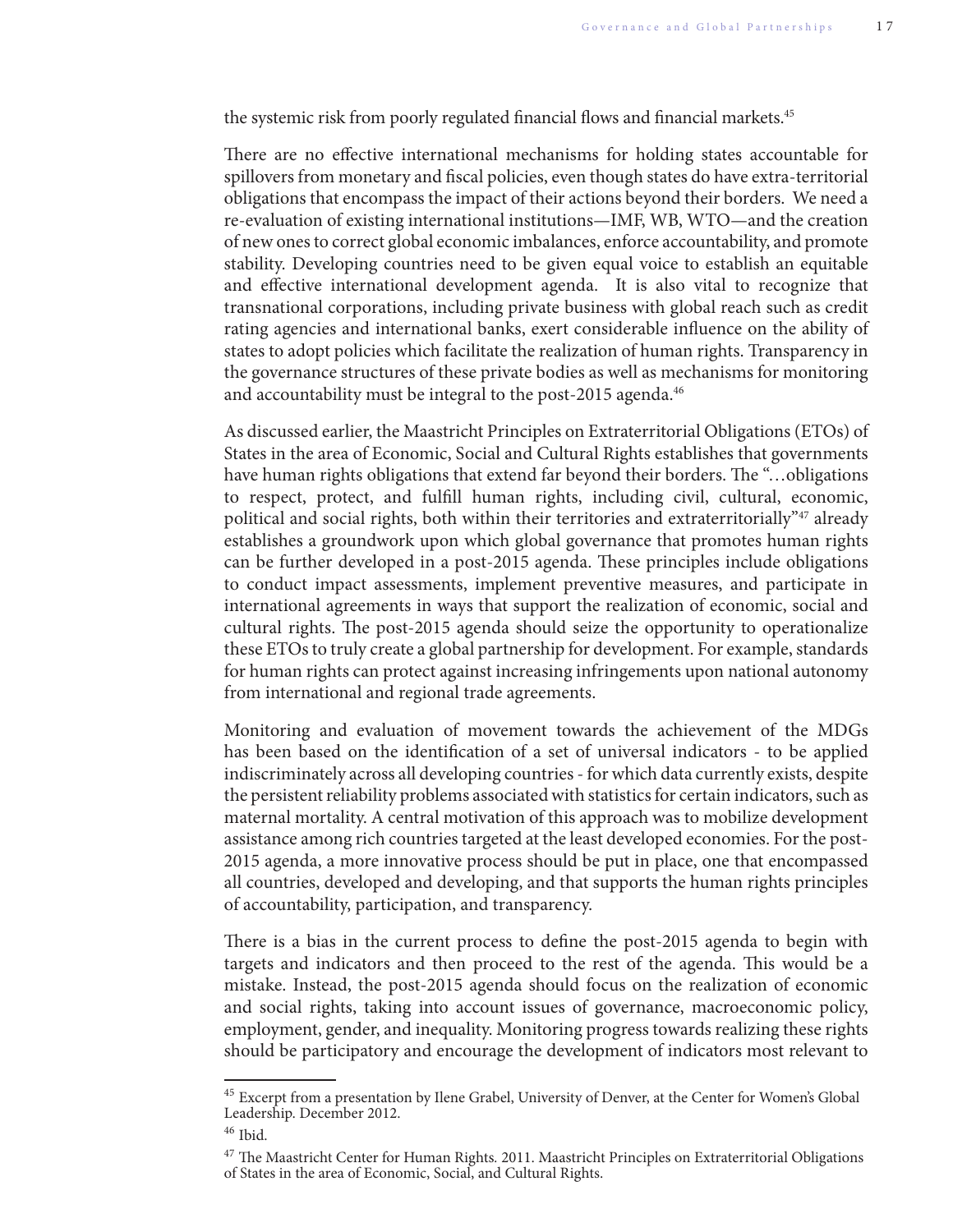

the context of specific countries. The objective should be to enhance accountability in the achievement of the post-2015 goals. Indicators should not be limited to the data which currently exist, dismissing entire issue areas because of a lack of statistics. The global community must commit significant resources towards the collection of the necessary data and building capacity to allow the development of an appropriate set of indicators. An international review process should be implemented to insure that implementation of an effective process of participatory monitoring and accountability at the country level takes place.

## **Key Points:**

- x Extraterritorial obligations (ETO), as elaborated in the Maastricht Principles, should be used as the foundation for a post-2015 approach to global governance.
- Global governance and extraterritorial obligations imply that both state and non-state actors must be held accountable for the impacts of the their actions, or failure to act, on the realization of economic and social rights beyond their borders.
	- $\circ$  This includes state accountability to pursue financial regulation, address climate change, and respect, protect, and fulfill human rights obligations.
	- o Multinational corporations, credit rating agencies, and international banks must be held accountable for the realization of human rights.
	- o There needs to coordination with regard to international tax policy and agreements to eliminate tax avoidance and evasion across national borders.
- $\bullet$  A balance must be struck between increasing the effectiveness of global governance while at the same time protecting national policy space and autonomy.
	- o Countries will need policy space that allows them to pursue human rights and development policies across a wide range of economic circumstances. The human rights framework provides a means for establishing a balance between global governance and national autonomy.
- An effective, rights-based post-2015 framework requires the reform of existing global institutions and creation of new institutions.
	- o Developing countries need to be given an equal voice in systems of global governance and international policy.
- Redistribution at global level
	- $\circ$  Global imbalances and inequalities need to be addressed. Official Development Assistance will continue to be important and higher income countries have a responsibility to continue to support development assistance.
- The constraints faced by developing countries in the current international trading system need to be addressed. This requires special and differential treatment in trade agreements.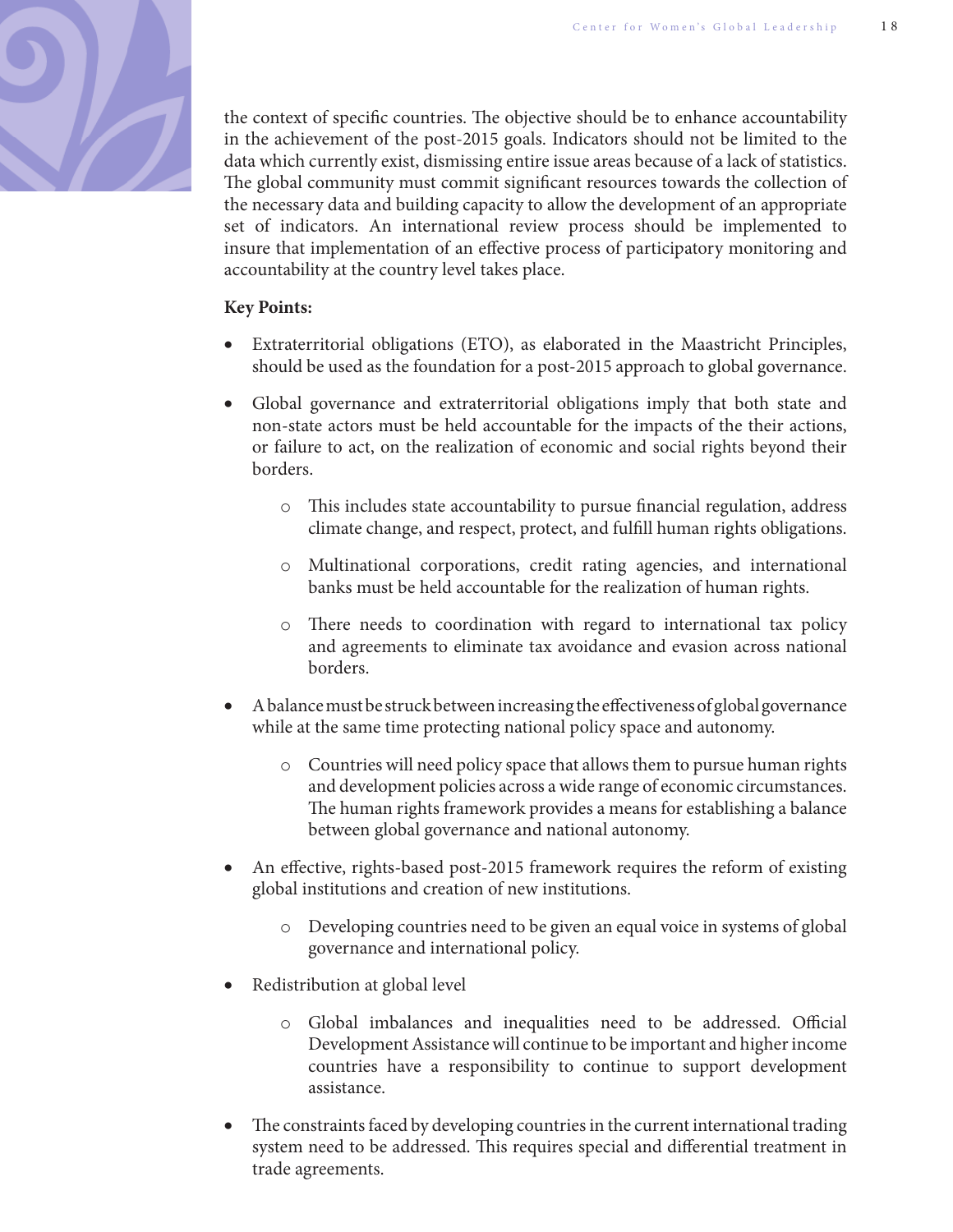## **Appendix 1: Participants List**

#### **RADHIKA BALAKRISHNAN**

Center for Women's Global Leadership (CWGL), Women's and Gender Studies, Rutgers University

#### **MARGOT BARUCH**

Center for Women's Global Leadership (CWGL)

**SAVITRI BISNATH** Center for Women's Global Leadership (CWGL)

**MATTHEW CUMMINS** UNICEF

**KATE DONALD** Advisor to United Nations Special Rapporteur on extreme poverty and human rights

## **DIANE ELSON** Essex University

**VALERIE ESQUIVEL** Universidad Nacional de General Sarmiento

**ILENE GRABEL** Josef Korbel School of International Studies, University of Denver

**JAMES HEINTZ** Political Economy Research Institute (PERI), University of Massachusetts

**INDRIA HIRWAY** Center for Development Alternatives

**BHUMIKA MUCHHALA** Third World Network

**IGNACIO SAIZ** Center for Economic and Social Rights

**STEPHANIE SEGUINO** Department of Economics, University of Vermont

**HEISOO SHIN** United Nations Committee on Economic, Social and Cultural Rights

**CWGL Meeting Rapporteur:** Mary Borrowman

**CWGL Meeting Assistant:** Emily Westcott